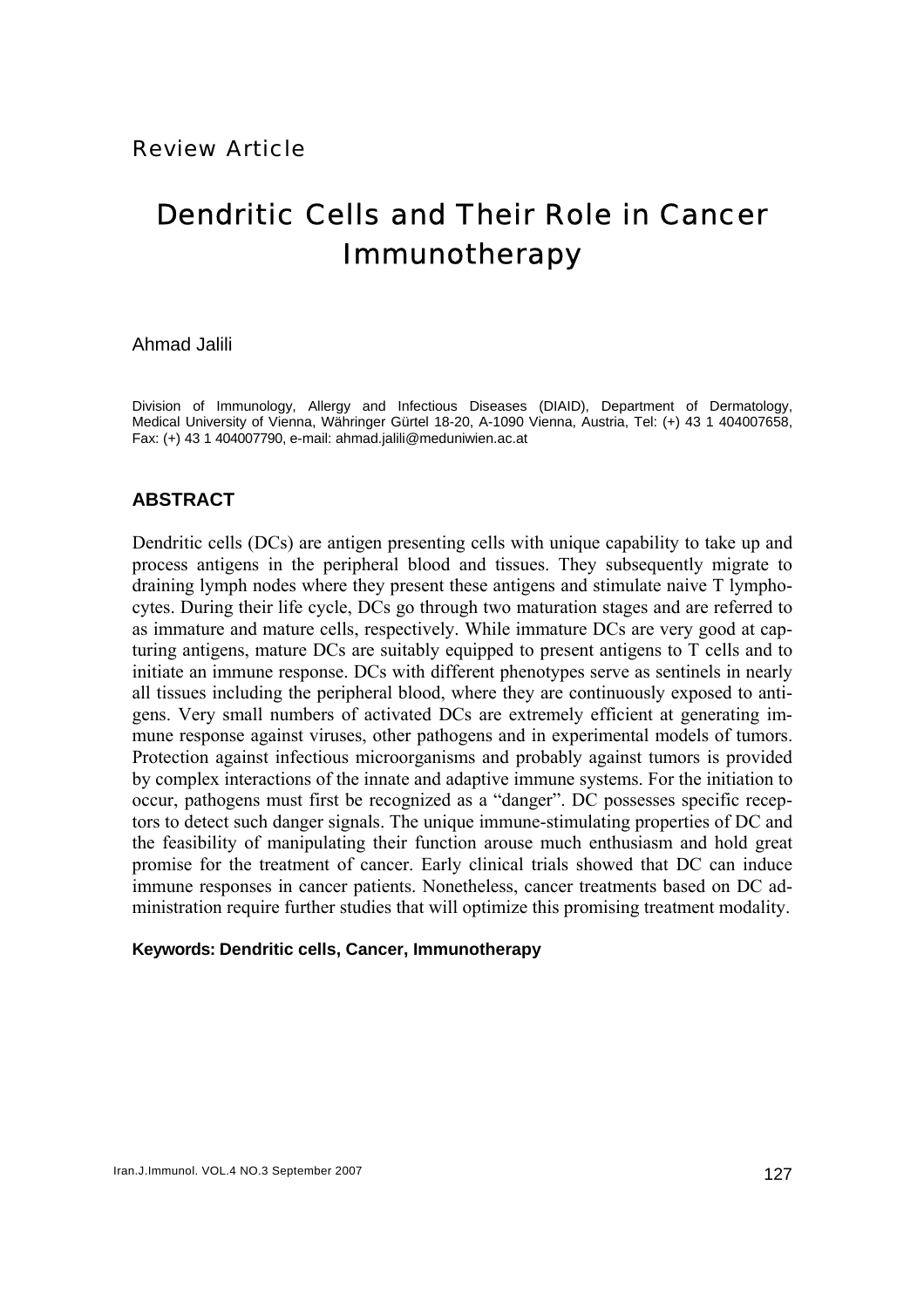#### **1. HISTORICAL OUTLINE OF DENDRITIC CELLS DISCOVERY**

In 1868 a medical student, Paul Langerhans, applied gold salts to human skin samples and observed a strikingly organized network of cells. Because of their dendritic morphology, he suggested they might be a new type of nerve cells. Although we now know much more about Langerhans cell (LC, a member of the DC family which resides in the epidermis of the skin) functions, their origins have long remained controversial. In the late 19th century, it was suggested that LC might be leukocytes, but it was not until the early 1970s, when DCs were identified and characterized as specialized bone marrow-derived antigenpresenting cells, that some understanding of the functions of LC developed.

Ralph Steinman and Zanvil Cohn identified murine splenic DCs in 1973 (1) and initiated a series of experiments that established lymphoid-tissue derived DCs as potent stimulators of primary immune responses (2-5). The identification of similar cells in non-lymphoid organs gave the start for intense investigations that led not only to better understanding of the immune response but also to performing first clinical trials using DCs in the treatment of human diseases (6-10).

# **2. CLASSIFICATION OF DENDRITIC CELLS**

Dendritic cells represent a heterogeneous cell population, residing in most peripheral tissues, particularly at sites of interface with environment such as skin and mucosa where they represent  $1-2\%$  of the total cell population  $(11, 12)$ . DCs were originally thought to be derived from myeloid precursors due to their functional, phenotypic and morphological similarities with macrophages (13), and the fact that macrophages, granulocytes and DCs can develop from a common precursor in the presence of granulocyte-macrophage colony stimulating factor (GM-CSF) (14). Although the issue of the origin of DCs precursor has not yet been unequivocally resolved, it was found that both the common lymphoid and the common myeloid precursors (CLP and CMP, respectively) had the potential to produce DCs. All the different DC populations identified in mouse thymus and spleen could be produced by all these precursor populations (15).

DCs can be classified either according to their anatomical localization (circulating DCs, LC, mucosal surface-associated DCs, interstitial DCs, veiled cells, interdigitating DCs and thymic DCs), or their differential expression of specific cell surface markers (e.g: CD8, CD4, CD11b, CD11c, DEC-205) and their function. To simplify, the classification of mice and human DCs subtypes are discussed separately.

**2.1. Mouse DCs.** Murine DCs can be divided into lymphoid, myeloid, plasmacytoid DCs and LC. Lymphoid DCs are characterized by expression of CD8, in contrast to myeloid DCs which lack this marker. The main biological difference of these two main  $\overline{DC}$  groups (lymphoid and myeloid) is the ability of  $\overline{CD8}^+$  to induce a Th1-biased cytokine response in reactive CD4<sup>+</sup> T cells, whereas CD8<sup>-</sup> DCs tend to induce a Th2-biased response  $(16)$ .  $CD8<sup>+</sup> DCs$  have the greatest capability to produce IL-12, the fact that may explain their capacity to induce Th1-biased immune response. Uninfected LN tissue of mice contains five different subtypes of DCs. CD4 CD8<sup>hi</sup> CD205<sup>hi</sup> CD11b<sup>-</sup> lymphoid DCs, CD4<sup>+</sup> CD8<sup>-</sup> CD205<sup>-</sup> CD11b<sup>+</sup> myeloid DCs, CD4<sup>-</sup> CD8<sup>-</sup> CD205<sup>-</sup> CD11b<sup>+</sup> myeloid DCs, CD4  $\text{CD}8^{\text{CD}}205^+$  CD11b<sup>+</sup> myeloid DCs and CD4<sup>-</sup> CD8<sup>low</sup> CD205<sup>hi</sup>  $CD11b<sup>+</sup>$  LC. Plasmacytoid dendritic cells (pDC) are CD11c<sup>+</sup> CD45RA<sup>low</sup> MHCII<sup>hi</sup> CD4low CD8+ . Mouse pDC are found in all lymphoid organs and as with the human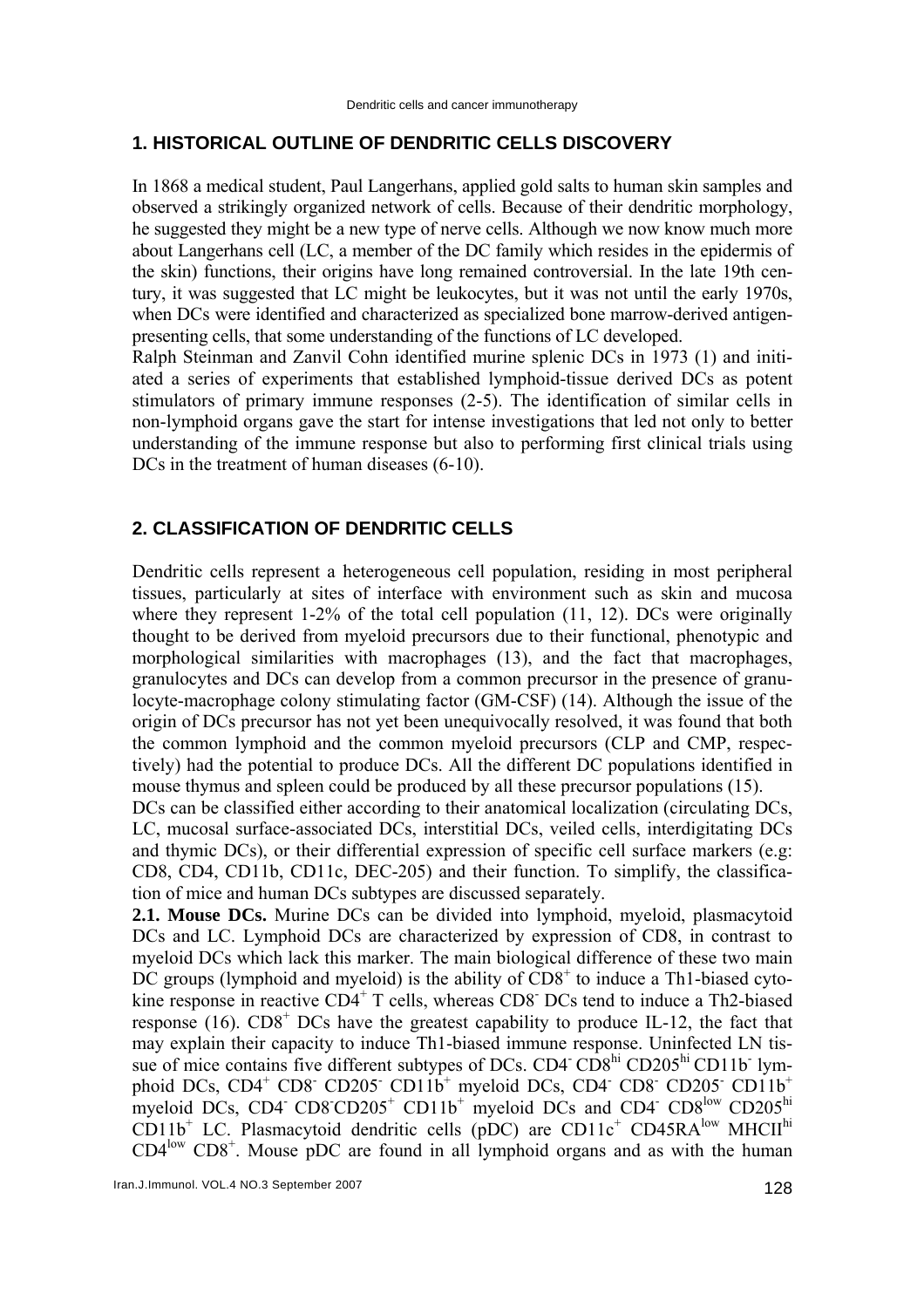pDC, it is a potent producer of type I interferons when stimulated by CpG or in viral infections (see below for details) (17).

**2.2. Human DCs.** In contrast to mouse DCs, there are relatively few studies on the human DCs freshly isolated from tissues. Human DCs do not express CD8, so making it difficult to compare them directly with mouse DCs. Most of our understandings of human DCs are by studying blood derived DCs. Human DCs can be classified as myeloid, pDC and LC. Myeloid DC or DC1 (CD11c<sup>+</sup> CD123<sup>lo</sup> CD45RO<sup>high</sup>) have a myeloid progenitor whereas pDC or DC2 (CD11c<sup>-</sup> CD123<sup>high</sup> CD45RO<sup>low</sup>) are derived from lymphoid precursors, both precursors arising from hematopoietic stem cells.

Currently there are two theories regarding the origin of DCs subtypes in both mouse and humans: a) the functional plasticity model in which DC subtypes might represent different activation states of a single lineage, the functional difference depending completely on local environmental signals or, b) the specialized lineage model in which DCs could be the product of entirely separate developmental lineages (18).

In both mouse and humans, pDC are found in lymphoid tissues (LN, tonsil, spleen, thymus, bone marrow and Peyer's patches) (17), blood (19) and peripheral tissues (during inflammation) including skin (lymphoid hyperplasia of the skin (20), cutaneous SLE (21), psoriasis vulgaris (21) and contact dermatitis (21)), mucosa (allergic mucosa (22)) and tumor infiltrates (melanoma (23), head and neck carcinoma (24) and ovarian carcinoma associated ascites (25)). They play a central role in immunity, not restricted to their ability to produce type I interferons and antiviral immune responses. Blood-borne pathogens can stimulate maturation of pDC which can lead to the bystander maturation of surrounding pDC and myeloid dendritic cells (mDC). Mature pDC can migrate to LN (26), where they activate antigen specific B cells (differentiation into antibody secreting cell (27)), CD4<sup>+</sup> T cells (priming and restimulation of memory response (28)), CD8<sup>+</sup> T cells (priming and restimulation of memory response (29)), regulatory T cells (anergy and IL-10 production (30)), mDC (bystander maturation (31)), NK cells (recruitment and activation (32)) and monocytes (DC differentiation (33)).

pDC express CD123 (IL-3 receptor  $\alpha$ -chain), respond to IL-3 and express TLR9 that binds to bacterial DNA and unmethylated CpG deoxynucleotides (34, 35). The term plasmacytoid makes these cells distinct from the mDC, but it has not been so far proven that these cells do not have myeloid origin. There is still a lot to be learned and discovered about the DC subsets before we will be able to come up with a clear-cut classification of these cells. Table 1 summarizes some of the surface markers of mDC and pDC in human.

|                |                  | mDC                                 |                | pDC         |                 |
|----------------|------------------|-------------------------------------|----------------|-------------|-----------------|
| <b>Markers</b> | <b>TLRs</b>      | <b>CLRs</b>                         | <b>Markers</b> | <b>TLRs</b> | <b>CLRs</b>     |
| CD11c          | TLR <sub>2</sub> | DC-SIGN (CD209)                     | CD123          | TLR7        | BDCA-2          |
| CD11b          | TLR3             | DC-LAMP (CD208)                     | CD62L          | TLR9        | Dectin-1        |
| CD13           | TLR4             | Macrophage Mannose Receptor (CD206) | CD45RA         |             | DEC-205 (CD205) |
| CD45RO         | TLR5             | DEC-205 (CD205)                     | CD36           |             | DC-LAMP (CD208) |
| CD33           | TLR6             |                                     | MHC class II   |             |                 |
| MHC class II   | TLR7             |                                     | CD40           |             |                 |
| CD40           | TLR8             |                                     | CD54           |             |                 |
| CD54           |                  |                                     | CD80           |             |                 |
| CD80           |                  |                                     | CD86           |             |                 |
| CD86           |                  |                                     |                |             |                 |

**Table 1. Human mDC and pDC surface markers** 

CLRs: C-type lectin receptors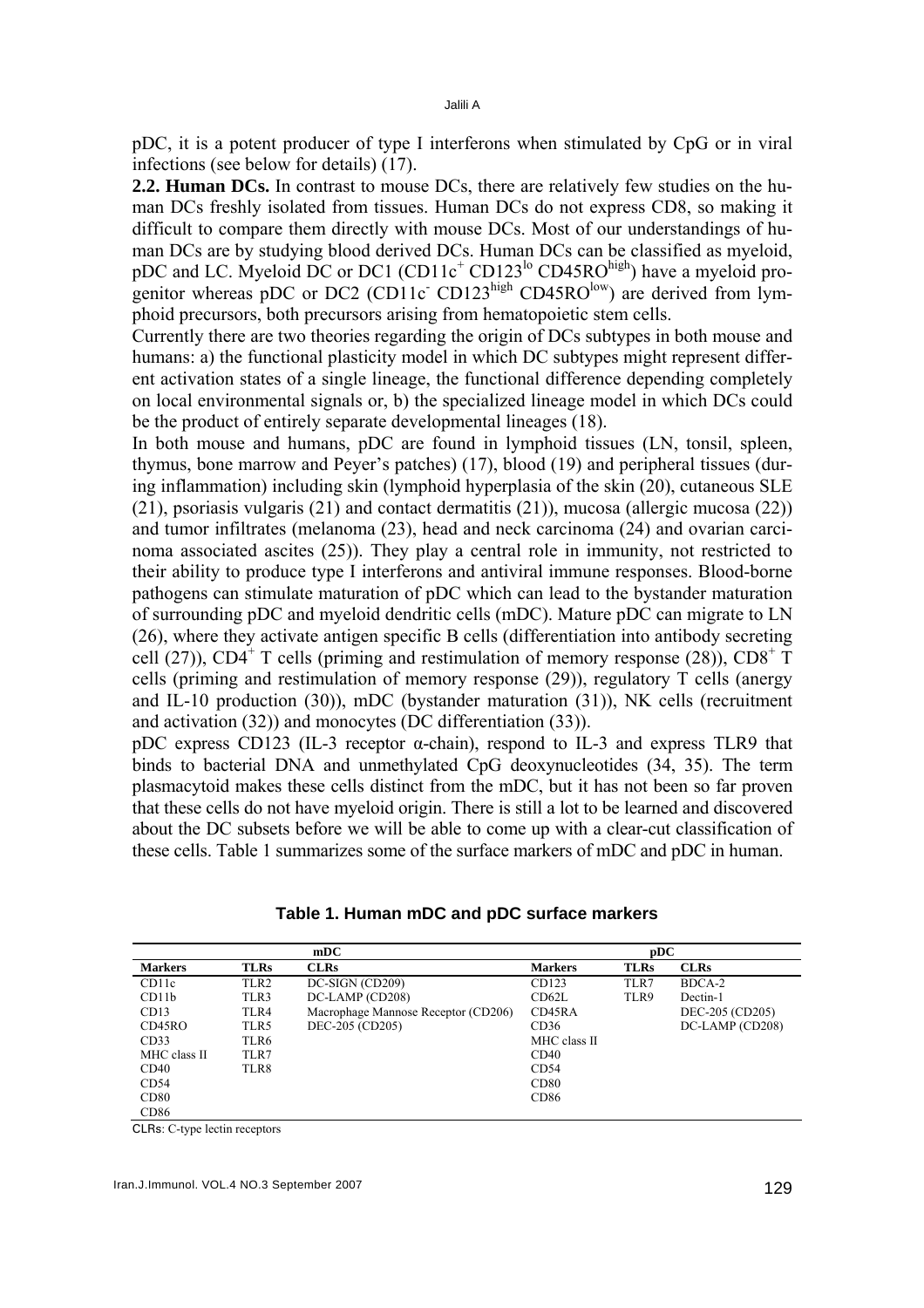# **3. MATURATION OF DENDRITIC CELLS**

During their life cycle, DCs are present either as immature or mature cells. Immature DCs specialize in antigen capture. They express characteristic chemokine receptors for inflammatory chemokines (e.g. MIP-3 $\alpha$ ) released at sites of antigen challenge within peripheral tissues (36). Immature DCs capture antigens by phagocytosis, macropinocytosis or endocytosis via interaction with a variety of cell surface receptors (37). These receptors include lectins, immunoglobulin superfamily molecules, Fc receptors, heat shock protein (HSP) receptors, and Toll-like receptors (TLR) (38). A number of these cell surface receptors are down-regulated upon DC maturation, emphasizing their specific roles in antigen uptake (38). Both exogenous and endogenous antigens can be processed by DCs and presented in the context of either MHC class I or II molecules (37, 38).

Endogenous antigens are processed and loaded into the MHC class I exclusively (37, 39). Exogenous antigens are proteolytically processed and loaded into the grooves of MHC class II molecules for the presentation to T cells. In DC only, exogenous antigens may also undergo processing and presentation in association with class I MHC molecules by the classical proteasome and TAP-dependent pathway, a phenomenon referred to as "cross presentation" (40-43). This function is particularly important for *in vivo* priming of CTL responses to antigens that are not synthesized by DC (44).

Maturation of DCs is accompanied by morphological and functional changes in these cells. Table 2 shows differential expression of some important molecules and receptors as well as several properties of immature and mature DC.

| Table 2. Differences between immmature and mature dendritic cells |  |  |  |  |  |  |
|-------------------------------------------------------------------|--|--|--|--|--|--|
|-------------------------------------------------------------------|--|--|--|--|--|--|

| <b>Immature DC</b>                                          | <b>Mature DC</b>                                             |
|-------------------------------------------------------------|--------------------------------------------------------------|
| Low capacity of antigen presentation                        | High capacity of antigen presentation                        |
| Short dendritic projections                                 | Long dendritic projections                                   |
| High intracellular MHC class II                             | High surface MHC class II                                    |
| High capacity of endocytosis, phagaocytosis and             | Low capacity of endocytosis, phagaocytosis and               |
| macropinocytosis                                            | macropinocytosis                                             |
| High expression of CCR1, CCR2, CCR5, CCR6, CXCR1,           | High expression of CCR7                                      |
| CXCR2 and CXCR4                                             |                                                              |
| Expression of low levels of CD54, 58, 80 (B7-1), 86 (B7-2), | Expression of high levels of CD54, 58, 80 (B7-1), 86 (B7-2), |
| PD-L1 (CD274) and PD-L2 (CD273)                             | PD-L1 (CD274) and PD-L2 (CD273)                              |
| Expression of low levels of CD40, CD83 (human but not mur-  | Expression of high levels of CD40, CD83 (human but not       |
| ine DC), DC-LAMP and p55 TNF receptor subunit               | murine DC), DC-LAMP and p55 TNF receptor subunit             |
| Induce expansion of regulatory T cells                      | Induce expansion of helper/cytotoxic T cells                 |

Morphological changes include decreased adhesiveness to extracellular matrix, cytoskeleton reorganization, formation of dendritic projections and acquisition of high cellular motility (45). Abundant dendritic projections on mature DCs increase their surface area and help them in having better contact with T cells. Maturation is also linked with upregulation of MHC class II (46), with co-stimulatory and adhesion molecules needed for the stimulation of T cells and down-regulation of receptors and with molecules used by immature DCs for the uptake of antigens (47). All these morphological and functional changes are to facilitate effective priming of naïve T lymphocytes. Table 3 shows a list of some of the known stimulants that induce DC maturation.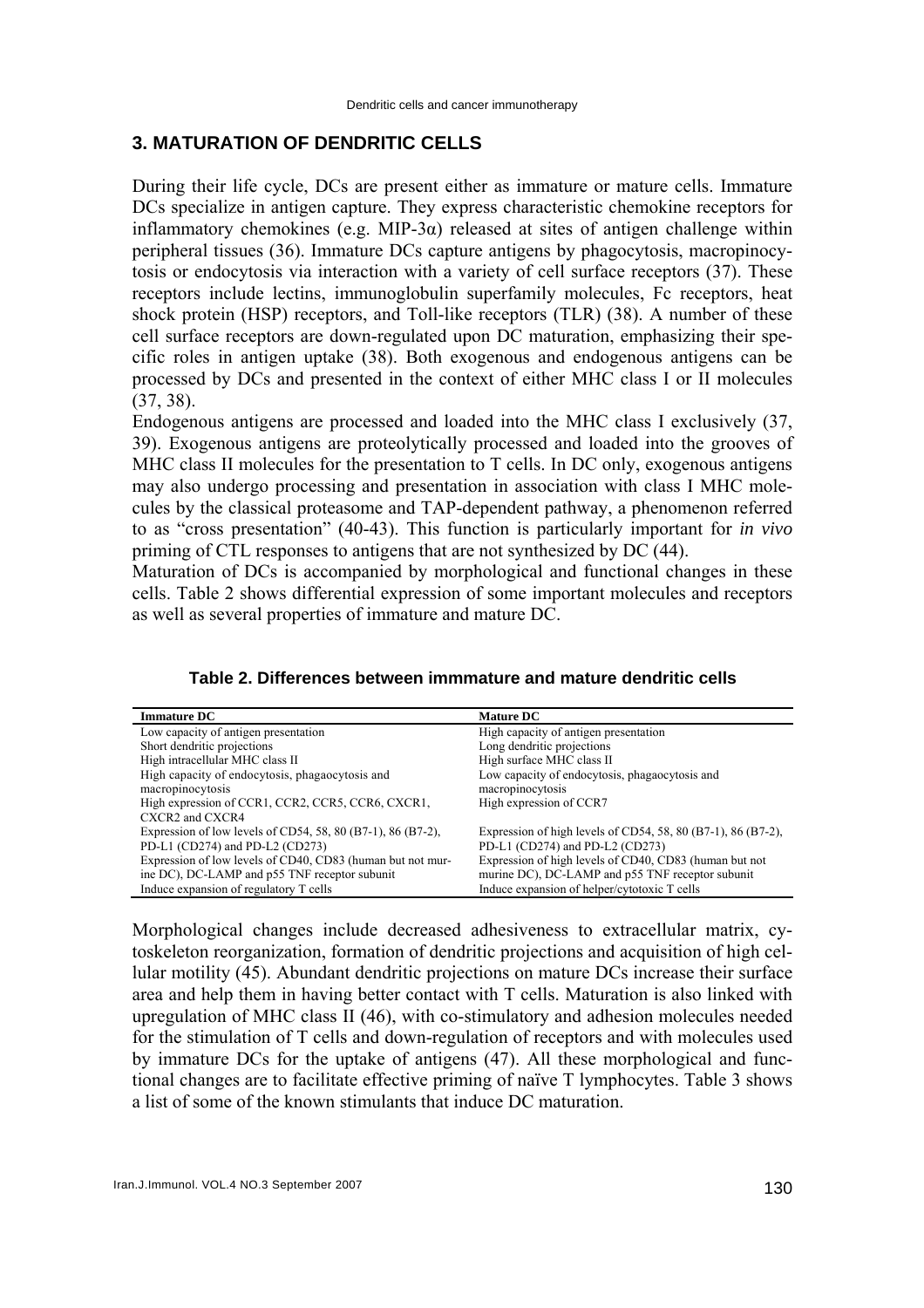| <b>Endogenous stimulants</b>                                  | <b>Receptors</b>              |
|---------------------------------------------------------------|-------------------------------|
| ATP and UTP                                                   | P2X7 purinergic receptor (48) |
| Reactive oxygen intermediates                                 | $--(49)$                      |
| Hyaluronan                                                    | CD44(50, 51)                  |
| HSP70, HSP90, and HSP96                                       | CD91 (52)                     |
| <b>HSP60</b>                                                  | TLR4 (53)                     |
| CD <sub>40</sub> L                                            | CD40 (54)                     |
| <b>TNF</b>                                                    | <b>TNFR (55)</b>              |
| IL-1 $\beta$                                                  | IL-1 $\beta$ R (56)           |
| Type 1 IFNs                                                   | IFN-R $(57)$                  |
| Vasoactive intestinal polypeptide                             | $VIP-R(58)$                   |
| Fas                                                           | FasL $(59, 60)$               |
| CCL19 (MIP-3 $\beta$ ) & CCL21 (SLC) *                        | CCR7(61)                      |
| <b>Exogenous stimulants</b>                                   | <b>Receptors</b>              |
| Bacterial peptidoglycans, lipoteichoic acids and lipopeptides | TLR 1, TLR 2 and TLR 6 (62)   |
| <b>LPS</b>                                                    | TLR 4 (63, 64)                |
| DNA containing unmethylated CpG dinucleotides                 | TLR $9(65)$                   |
| Bacterial and mitochondrial unmethylated RNA                  | TLR3, 7, 8 (66)               |
| dsRNA                                                         | TLR 3 (67, 68)                |
| Viral and bacterial ssRNA                                     | TLR 7/8 (69, 70)              |
| Flagellin                                                     | TLR 5 (71)                    |
| Mannoproteins                                                 | Mannose Receptor (72)         |
| Candida albicans                                              | Mannose Receptor (73) (74)    |
| Toxoplasma gondii-derived cyclophilin                         | CCR5(75)                      |
| Uropathogenic E.coli & Toxoplasma gondii                      | TLR11 (76, 77)                |

### **Table 3. Some of the endogenous and exogenous stimulants and their receptors inducing maturation of DCs**

**\***In our work CCL19 (MIP-3β) & CCL21 (SLC) induce surface expression of CD40 on DC but not maturation as manifested by upregulation of co-stimulatory molecules or characteristic morphological changes (author's unpublished observation).

# **4. MIGRATION OF DENDRITIC CELLS**

With the exception of thymic DCs that are located exclusively within thymus and do not seem to traffic (78), all DC types continuously migrate from blood into tissues and consequently into lymphoid organs. They traffic from one site to the next, performing specific functions at each location (79, 80). An important question for the understanding of DC biology is how DCs populate the periphery in homeostasis, and how they are recruited in inflammation. Myeloid DCs enter the blood stream from bone marrow and circulate as precursor/immature DCs capable of slow constitutive migration required for the maintenance of resident tissue populations (81). In inflammatory circumstances endothelial adhesion molecules and chemokines are up-regulated, facilitating efficient recruitment of circulating DCs to the affected site (82). Upon maturation, DCs reprogram their repertoire of chemokine receptors (83, 84) and after a time necessary for antigen loading they migrate to lymph nodes where they obtain access to the naïve T cell population (85, 86). Plasmacytoid DCs circulate in peripheral blood in precursor form, and comprise a significant leukocyte population in most secondary lymphoid organs (17). They migrate directly from blood to secondary lymphoid organs.

The extravasation of DCs from the blood to peripheral tissues and the movement from peripheral tissues into lymphoid organs requires chemoattractants, including chemokines and non-chemokine chemotactic factors (Table 4-6) (87-89). The anatomic location of inflammatory chemokines within peripheral tissues and constitutive chemokines within lymphoid organs regulate the migration of DCs initially to sites of antigen delivery and ultimately to lymphoid tissues to initiate an immune response.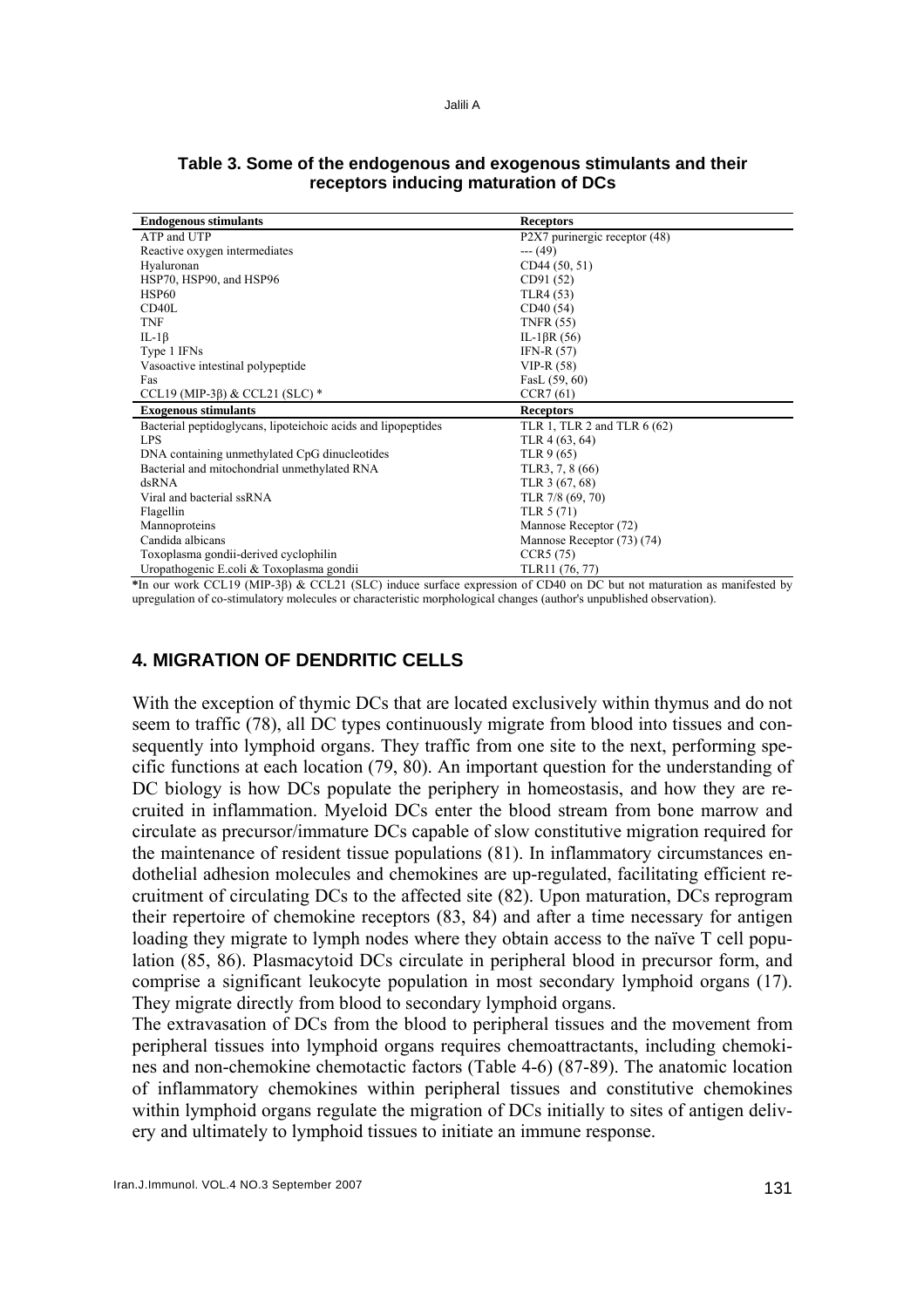Rapid recruitment of DCs from blood into inflamed tissues is thought to be a response to the increased requirement for surveillance at the local site (90). At such inflammatory sites, endothelial cell adhesion molecule expression including E- and P-selectin, VCAM-1 and L-selectin ligands is upregulated, mediating DCs tethering and rolling (91, 92). Using radioactive tracing techniques and confocal microscopy *in vivo*, immature, but not mature bone marrow derived DCs accumulated in inflamed ear skin as early as 6 h after intravenous injection (93). Immature and mature DCs differentially express chemokines and their receptors (Table 4 and 6). Similar phenomenon is true for myeloid and plasmacytoid DCs (94). Table 4 shows chemokine receptors expressed by immature and mature DCs and their respective ligands.

|                           | <b>Immature DC</b>                 |                           | <b>Mature DC</b>            |
|---------------------------|------------------------------------|---------------------------|-----------------------------|
| <b>Chemokine</b> receptor | Ligand                             | <b>Chemokine receptor</b> | Ligand                      |
| CCR1(84)                  | CCL3 (MIP-1 $\alpha$ ),            | CCR7(95)                  | CCL19 (MIP-3 $\beta$ ),     |
|                           | CCL4 (MIP-1 $\beta$ ),             |                           | CCL21(SLC)                  |
|                           | <b>CCL5 (RANTES)</b>               |                           |                             |
| CCR2(84)                  | CCL2 (MCP-1), CCL7 (MCP-3),        | <b>CCR8 (96)</b>          | CCL1 (I-309)                |
|                           | CCL8 (MCP-2), CCL13 (MCP-4)        |                           |                             |
| CCR3(97)                  | CCL5 (RANTES), CCL8 (MCP-2),       | CXCR4(84)                 | $CXCL12(SDF-1\alpha/\beta)$ |
|                           | CCL11 (Eotaxin)                    |                           |                             |
| CCR4(98)                  | CCL17 (TARC),                      |                           |                             |
|                           | CCL22 (MDC)                        |                           |                             |
| CCR5(84)                  | CCL3 (MIP-1 $\alpha$ ),            |                           |                             |
|                           | CCL4 (MIP-1 $\beta$ ).             |                           |                             |
|                           | <b>CCL5 (RANTES)</b>               |                           |                             |
| CCR6(99)                  | CCL20 (MIP-3 $\alpha$ )            |                           |                             |
| CXCR1 (84)                | $CXCL8$ (IL-8)                     |                           |                             |
| <b>CXCR2</b> (100)        | $CXCL1$ (GRO- $\alpha$ ),          |                           |                             |
|                           | CXCL5 (ENA-78), CXCL7 (NAP-2),     |                           |                             |
|                           | $CXCL8$ (IL-8)                     |                           |                             |
| CXCR3 (101)               | $CXCL9$ (Mig),                     |                           |                             |
|                           | CXCL10 (IP-10),                    |                           |                             |
|                           | CXCL11 (I-TAC)                     |                           |                             |
| CXCR4 (84)                | CXCL12 (SDF-1 $\alpha$ / $\beta$ ) |                           |                             |

# **Table 4. Chemokine receptors expressed by immature and mature DCs**

DCs express a variety of receptors for chemotactic stimuli which are different from chemokines. These encompass receptors for bacterial components, bioactive lipids and for signals of "tissue danger". At the site of inflammation these chemotactic stimuli are rapidly produced within minutes, therefore they represent an early signal for the recruitment of DCs and their precursors before chemokines start their action. Table 5 summarizes some of these chemotactic receptors expressed by DCs and their respective ligands.

#### **Table 5. Non-chemokine chemotactic receptors expressed mainly by immature DCs**

| Receptor              | Ligand                          |  |
|-----------------------|---------------------------------|--|
| ChemR23 (102)         | Chemerin                        |  |
| FPR (103)             | <b>FMLP</b>                     |  |
| FPRL1 (104)           | LL37                            |  |
| FPRL2 (105)           | F2L                             |  |
| C5aR(106)             | C <sub>5</sub> a                |  |
| PAFR (107)            | <b>PAF</b>                      |  |
| CCR6(107)             | $\alpha$ and $\beta$ -defensins |  |
| CXCR3 and CXCR5 (108) | S-antigen, IRBP                 |  |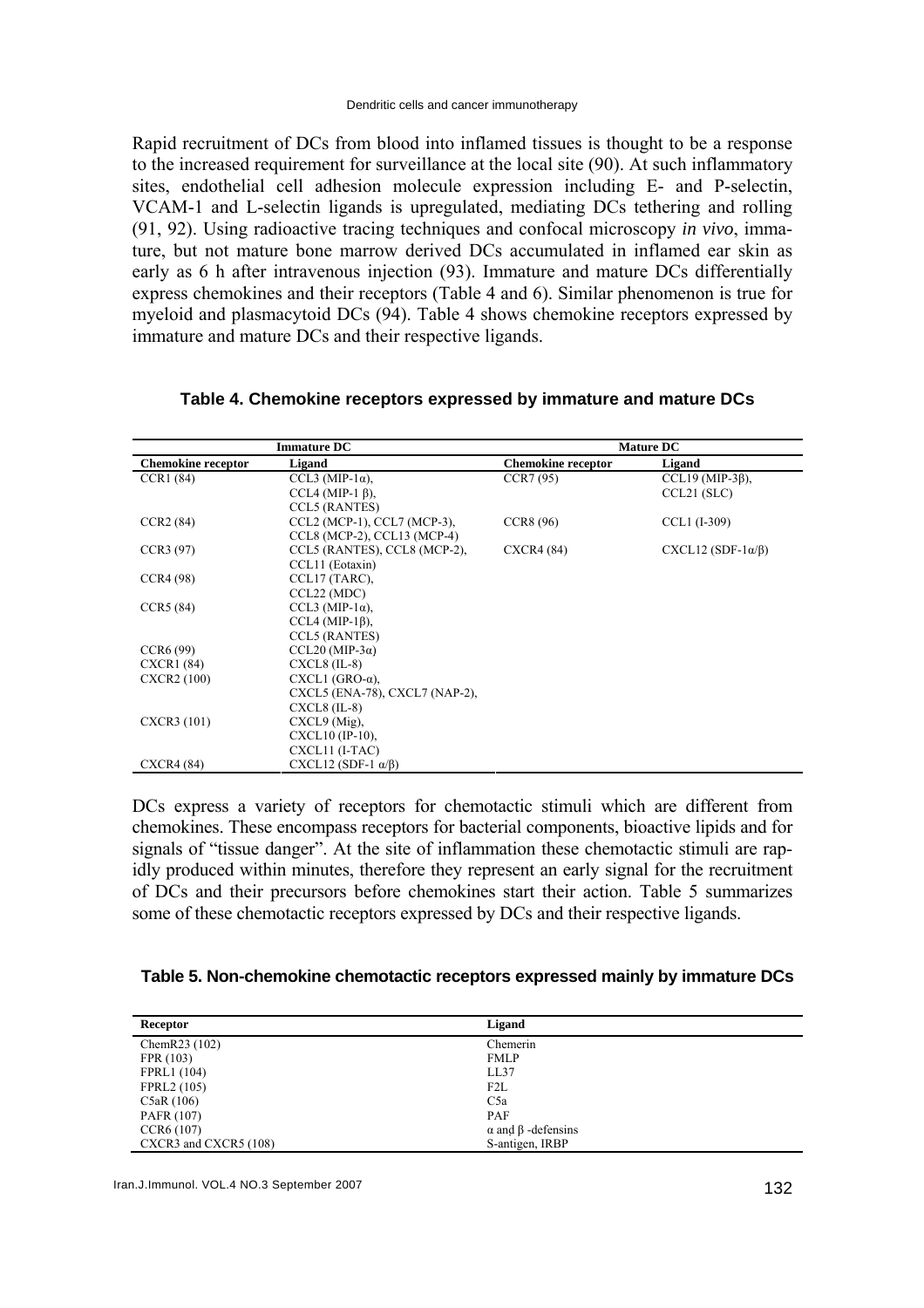In order to attract different cell types to their site and also to facilitate their own migration, DCs depending on their maturation status, produce different types of chemokines. Table 6 summarizes some of these chemokines produced by immature and mature DCs.

| <b>Immature DC</b>                     | <b>Mature DC</b>                      |
|----------------------------------------|---------------------------------------|
| $CCL17$ (TARC) (109)                   | CCL2 (MCP-1) (110)                    |
| CCL18 (DC-CK-1, MIP-4) (111)           | CCL3 (MIP-1 $\alpha$ (110)            |
| $CCL20$ (MIP-3 $\alpha$ Exodus-1) (98) | $CCL4$ (MIP-1 $\beta$ ) (109)         |
| CCL22 (MDC) (111)                      | CCL5 (RANTES) (84)                    |
| $CXCL8$ (IL-8) (110)                   | CCL17 (TARC) (109)                    |
| CXCL16 (112)                           | CCL18 (DC-CK-1, MIP-4) (111)          |
|                                        | CCL20 (MIP-3 $\alpha$ Exodus-1) (111) |
|                                        | CCL22 (MDC) (113)                     |
|                                        | $CXCL8$ (IL-8) (110)                  |
|                                        | CXCL10 (IP-10) (109)                  |
|                                        | CXCL13 (BLC) (114)                    |
|                                        | CXCL16 (112, 115)                     |
|                                        | CXCL17 (101)                          |
|                                        | CX3CL1 (Fractalkine) (116)            |

**Table 6. Differential secretion of chemokines by immature and mature DCs** 

Upon maturation, parallel to down-regulation of inflammatory chemokine receptors is the up-regulation of CCR7, which confers lymph node homing capability on maturing DCs (117). The critical role for CCR7 ligands in DC homing is demonstrated in mice that lack CCR7, and also in *plt/plt* (paucity of lymph node T cells) mice that are deficient in both of the CCR7 ligands i.e. CCL19 and CCL21 in their secondary lymphoid tissues (118, 119).

Inside the lymph node, CCL19 and CCL21 are expressed within the T cell area by stromal cells where they are thought to be important for appropriate DC localization (120). Gene gun-mediated administration of plasmid DNA expressing CCL21 in the skin leads to drainage/accumulation of transgenic CCL21 into/in the draining peripheral lymph nodes (PLN) and attraction of CCR7 expressing cells including DCs (author's unpublished observations).

# **5. DENDRITIC CELLS, ANTIGEN PRESENTATION AND T CELL STIMULATION**

Several conditions have to be fulfilled in order to switch on an immune response. These include: a) the capture of the antigen and its processing, b) the presentation of antigenic peptide in the context of self MHC, c) the physical interaction of antigen-bearing APC with T cells specific for the same antigen, and d) the presence of T cell costimulatory signals. An inadequate immune response may even be deleterious and result in tissue damage, allergic reactions, or autoimmune diseases, thus requiring the action of the most professional antigen presenting cells, the dendritic cells. When compared directly to other cells, DCs showed to be far superior in *in vitro* assays for the priming of alloreactive, naïve TCR transgenic T cells or the expansion and activation of antigen-specific naïve precursors from polyclonal populations (11). *In vivo*, injection of antigen loaded DCs induce potent  $CD4^+$  and  $CD8^+$  T cell primary responses (121). Interaction between antigen-specific transgenic T cells and antigen-loaded DCs has been visualized by immunofluorescence on lymph node sections (122).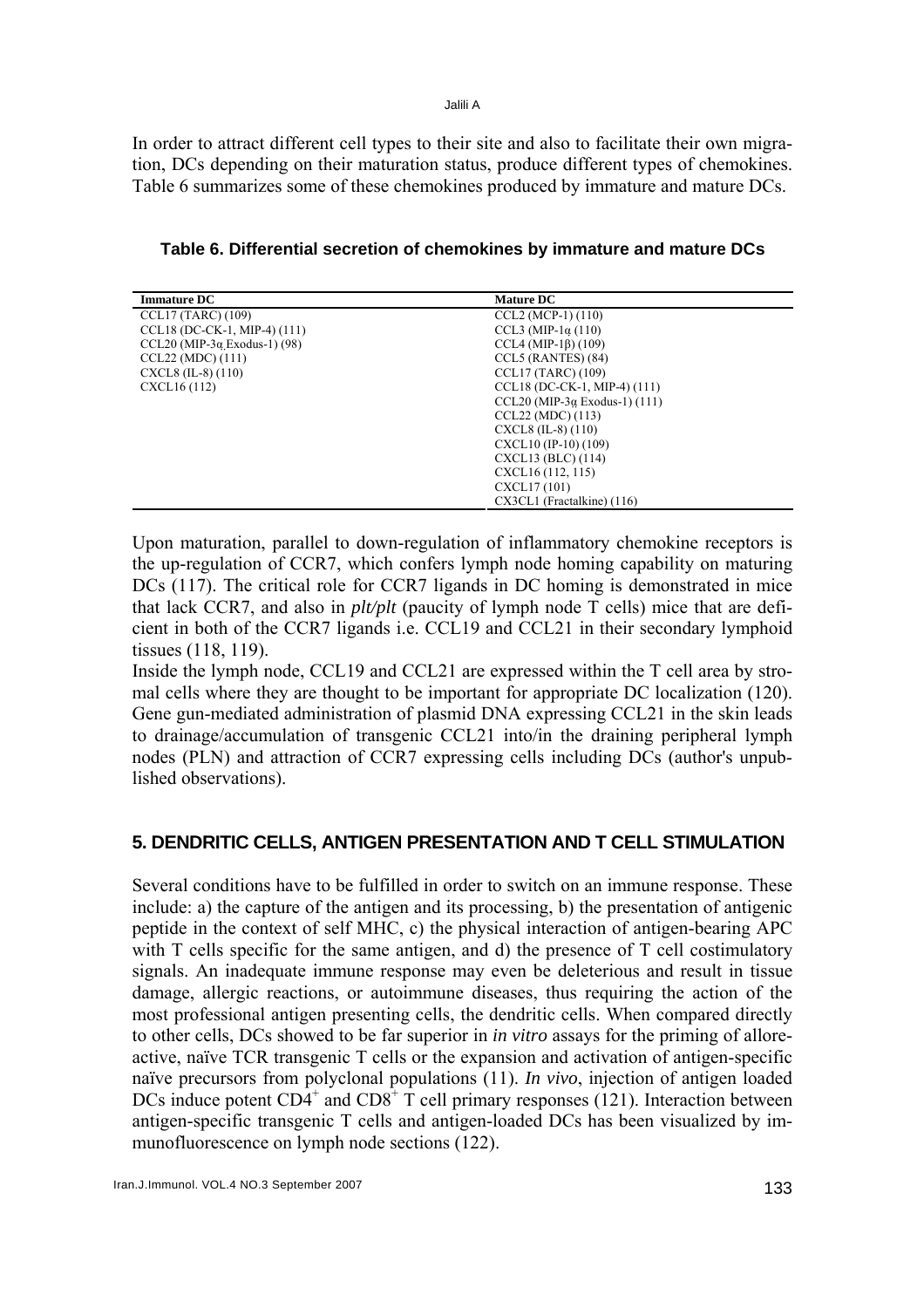CD4<sup>+</sup> and CD8<sup>+</sup> cells respond to peptide antigens displayed on MHC class II and MHC class I molecules, respectively (referred to as Signal 1). Accessory molecules on DCs are required to ensure that T cells will divide and differentiate into effector cells (Signal 2). In the absence of sufficient costimulation, T cells exhibit anergy or undergo apoptosis. Secretion or lack of secretion of additional factors by DCs, particularly IL-12, is instrumental in the final differentiation of T cells into type 1 or type 2 effector T helper cells, respectively (Signal 3). As mentioned earlier two distinct populations of DCs can be observed based on CD8 expression in mice:  $CD8^+$  and  $CD8^-$  DC (123). Splenic  $CD8^+$ and CD8- DCs do not exhibit significant differences in their ability to stimulate naïve CD8<sup>+</sup> T cells *in vitro* and after *in vivo* intravenous injection (124). Subcutaneous injection of antigen-loaded CD8<sup>+</sup> DCs primed Th1 responses, whereas CD8<sup>-</sup> DCs primed Th2 responses (125). The selective induction of Th1 responses by  $CDS<sup>+</sup> DC$  is in direct causal relationship with their ability to produce Th1 promoting cytokines such as IL-12 and IFN-γ (125, 126). On the other hand IL-10 production and lack of IL-12 production capability of CD8- DC leads to their capacity to induce Th2 immune response (126). Expression of MHC products and MHC-peptide complexes are 10- to 100-fold higher on DCs than on other APC like B cells and monocytes (127). Besides MHC-TCR, DC-T cell clustering is mediated by several adhesion molecules, like integrins β1 and β2 and members of the immunoglobulin superfamily (CD2, CD50, CD54, and CD58) (12, 128). The crucial factor that constitutes Signal 2 (as mentioned earlier) requirement to sustain T cell activation is the interaction between co-stimulatory molecules expressed by DCs and their ligands expressed by T cells. Molecules belonging to B7 family (B7-1 (CD80), B7-2 (CD86) in particular and ICOS ligand, PD-L1 (B7-H1), PD-L2 (B7-DC), B7-H3, and B7-H4 (B7x/B7-S1)) are so far the most critical molecules for amplification of T cell responses (129). Although, B7-CD28 interaction leads to stimulation of T lymphocytes, B7-CTLA4 plays the opposite role and dampens the T lymphocyte activation, therefore controlling the magnitude of the immune response (129). Table 7 lists some of the known co-stimulatory molecules and their ligands involved in DC-T cell interaction.

| <b>Dendritic cells</b>       | <b>T</b> cells                |
|------------------------------|-------------------------------|
| B7-1 (CD80)                  | CD28, CTLA-4 (CD152)          |
| B7-2 (CD86)                  | CD28, CTLA-4 (CD152)          |
| ICOSL $(B7h, B7-H2, B7RP-1)$ | <b>ICOS</b>                   |
| PD-L1 $(B7-H1)$              | $PD-1$                        |
| PD-L2 $(B7-DC)$              | $PD-1$                        |
| $B7-H3$                      |                               |
| B7-H4 (B7x; B7S1)            | റ                             |
| CD40                         | CD40L (CD154)                 |
| OX40L                        | OX40 (CD134)                  |
| <b>TRANCE-R</b>              | <b>TRANCE</b>                 |
| $ICAM-1 (CD54)$              | $LFA-1 (CD11a/CD18)$          |
| DC-SIGN (CD209)              | ICAM-3 (CD50), ICAM-2 (CD102) |
| CD58                         | CD2                           |

**Table 7. Surface molecules engaged in the interaction between dendritic cells and T cells.** 

Reciprocally, T cells can activate DCs via CD40 ligand (CD40L)-CD40 signalling leading to increased expression of CD80/CD86, cytokine release (IL-1, TNF-α, chemokines and IL-12) and DC survival (130-133).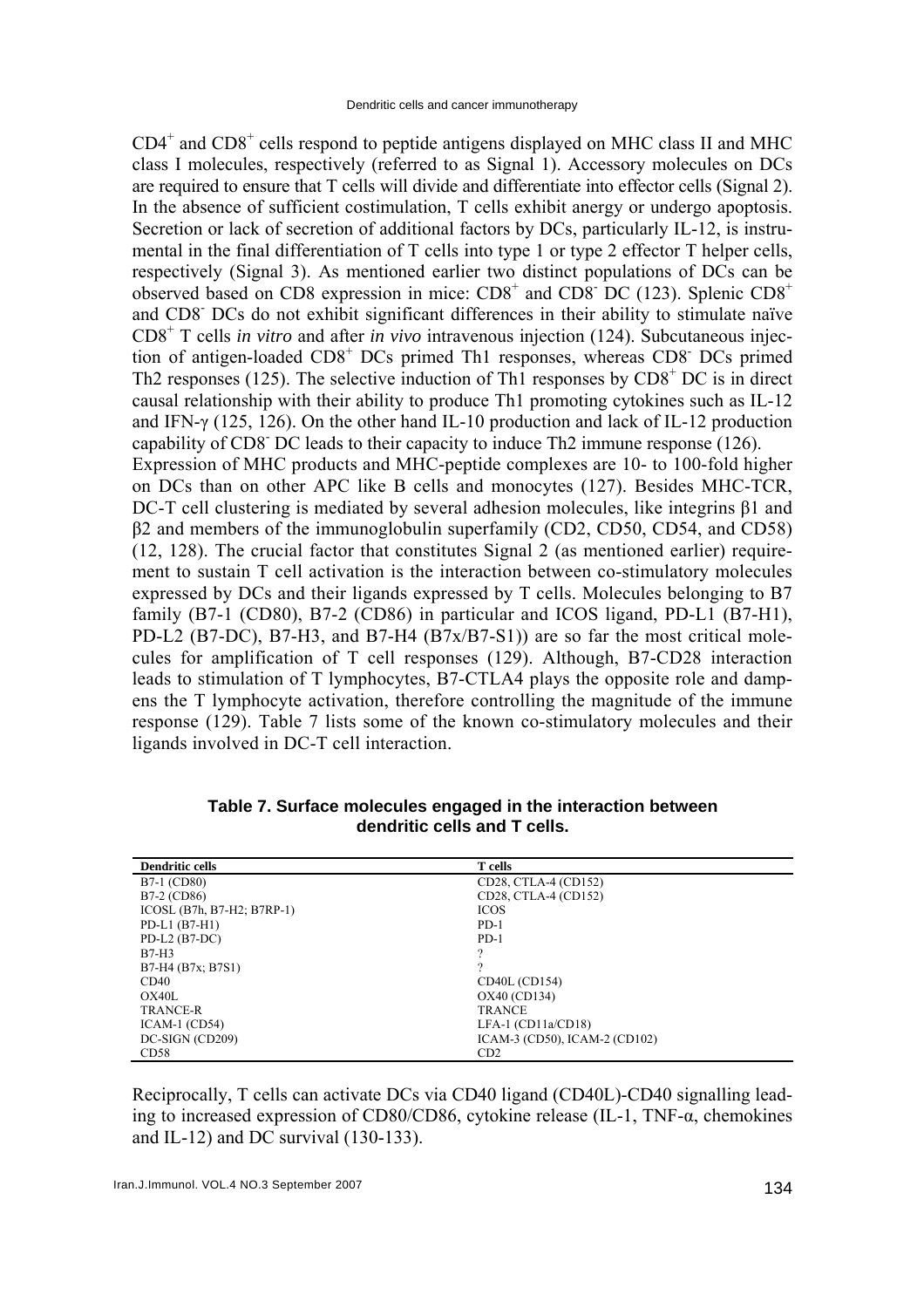# **6. TOLEROGENIC/REGULATORY DENDRITIC CELLS**

So far, it has been accepted that immature DCs are capable of inducing T-cell anergy and Treg cells, whereas mature DCs are potent stimulants of T effector cell responses. This bimodal concept of immature and mature DCs has been recently challenged by studies demonstrating that antigen-bearing mature DCs can expand Treg cells that have suppressive properties (134). Immature DCs are disseminated through peripheral tissues and capture antigens from apoptotic cells during normal tissue turn over. Necrotic cells promote maturation of DCs and induce strong  $CD4^+$  and  $CD8^+$  T-cell stimulation, whereas apoptotic cells fail to activate DCs. Recent evidences suggest that semi-mature DCs can also be tolerogenic (135). These semi-mature tolerogenic DCs can be defined based on high expression levels of co-stimulatory and MHC class II molecules but produce low levels of proinflammatory cytokines such as IL-1β, IL-6, TNF-α and IL-12, therefore they are referred to as 'semi-mature DCs' (135, 136). Interestingly, respiratory exposure to ovalbumin induces migration of IL-10-producing pulmonary DCs with mature phenotype into the draining lymphoid tissue where they stimulate antigen-specific Treg cells (137). Rutella et al. have recently summarized current strategies used to promote the tolerogenicity of DCs *in vitro* (138).

### **7. DENDRITIC CELLS AND TUMOR IMMUNITY**

Tumor immunotherapy aims at activation of the body's own immune system to fight an existing tumor. At the time of diagnosis, the tumor has successfully adapted to the various immune effector mechanisms via exhaustion (139), ignorance (140), tolerization (141), inhibition of antigen specific lymphocytes (142) or by the generation of antigen loss variants (143). In addition, tumor antigens are relatively weak and are often masked or sequestered inside of the tumor cell, or are expressed in barely detectable amounts. Growing tumor is generally capable of creating a local micro-milieu, which hampers antigen presentation as well as induction of immune effector functions. Effector mechanisms against endogenous tumors include both cellular and humoral immunity. The majority of experimental systems clearly demonstrate that tumor immunity is largely provided by  $CD4^+$  (144-146),  $CD8^+$  T lymphocytes (147-149) and NK cells (150). T cells require activation by antigen-presenting cells. Although activation of NK cells is less well understood, their direct interaction with DCs has been demonstrated (150). Apart from generating a powerful anti-tumor immune response, DCs may also play an active role in the elimination of tumor cells themselves, since DCs have been shown to kill tumor cells via expression of death receptor ligands (151) and recent data suggest that DCs activated by pro-inflammatory cytokines, LPS or TLR-7 ligand imiquimod, can directly inhibit the growth of tumor cell lines (152-155). Even a single intra-tumoral injection of DCs is able to reduce tumor growth in mice (156). Thus, DCs are at the very center of developing tumor-specific immune response, and are involved both in the initiation of tumor-specific immunity and in the generation of immune effector mechanisms. The rapid increase in the understanding of DC physiology and their importance in the generation of immune responses has raised many hopes that the antigen presenting capacity of DCs might be exploited for tumor therapy (157). With the techniques for the *in vivo* modification of DCs or their large scale *ex vivo* production from precursors (11,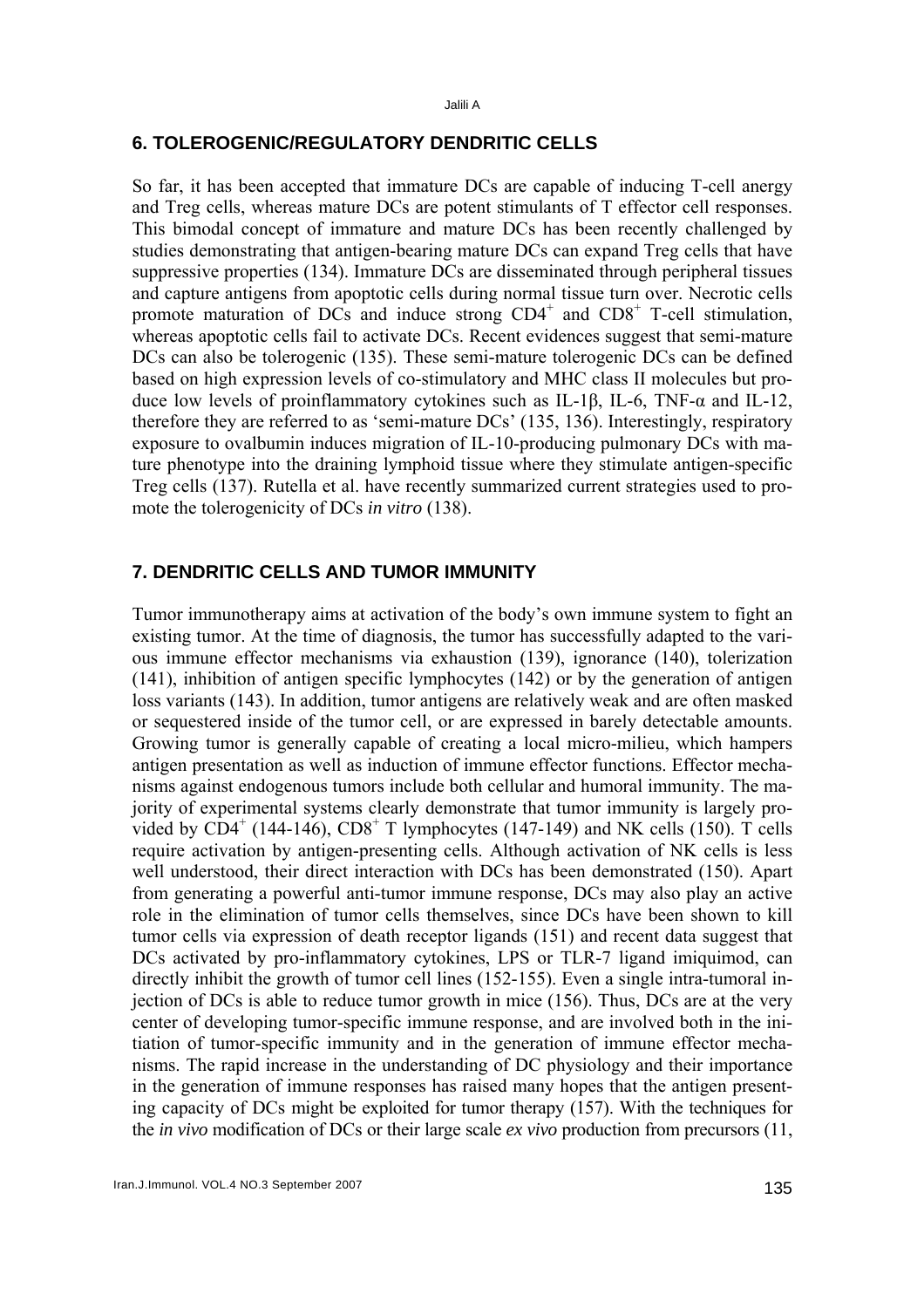128, 158), this dream has come into reality and is now intensively being studied in numerous clinical trials.

## **8. THE USE OF DENDRITIC CELLS FOR CANCER THERAPY**

Currently, there are numerous attempts to induce cancer immunity, both by activation of DCs *in vivo* as well as by manipulation and reinfusion of *ex vivo* generated DCs.

*In vivo* **Approaches.** Direct enhancement of tumor antigen presentation by DCs has been a strategy for tumor therapy. *In vivo* modifications of DCs generally aim at either expanding the DCs pool within the tumor-bearing host, at attracting and activating DCs locally, or both. Systemic administration of DC-specific growth factors, such as GM-CSF, Flt3-L, G-CSF or DC activation signals like CD40-L (159-166) are intended to positively influence DC function by increasing DC numbers and stimulating DCs to present tumor-derived antigens more effectively. It could indeed be demonstrated convincingly that the DCs can be expanded significantly by administration of these factors, and that this can be associated with augmented tumor immunity (159-161). Different subsets of DCs appear to expand after administration of GM-CSF versus Flt3-L, opening the potential for selective augmentation of certain DC subsets (162). Bacteria transduced with tumor antigen-encoding genes and administered orally have been used to provide a DC activation signal (CpG, LPS) and the relevant antigen. Material derived from such bacteria is taken up by intestinal DC, which afterwards become activated and induce a productive immune response (167, 168).

Enhancing tumor antigen presentation *in vivo* can also be done by engineering of tumor cells to express functions of APC. Transfection of tumor cells with co-stimulatory molecules of the B-7 or the TNF/TNF-R family alone or together with MHC II has been successful in generating protective immunity both against the transfected as well as the unmodified wild-type tumor (169-171). However, it appears unlikely that tumor cells can acquire the full functional properties of professional APC by simple transfection of individual co-stimulatory molecules. It seems that induction of tumor immunity is likely to be due to indirect antigen presentation via locally recruited and/or activated endogenous host-derived APC rather than due to direct presentation of tumor antigen by the gene-modified tumor cells (172, 173). To achieve local activation of DCs in the vicinity of the autologous tumor, tumor cells were obtained from patients, transfected with DCactivating genes (such as GM-CSF or CD40-L), and re-administered (174-176).

In summary, several strategies are being evaluated that aim at the enhancement of tumor antigen presentation within the tumor-bearing host. These approaches are attractive and appear to be rather easily adaptable for clinical use, and have proven to be effective in preclinical models. Initial trials are in progress that will evaluate the clinical effect of some of these approaches in cancer patients. A critical consideration in attempts to activate or expand DCs *in vivo* is that neither tumor antigen loading nor the exact state of DC activation can be controlled directly. This might be deleterious, as the presentation of antigen on immature DCs can lead to the induction of antigen-specific tolerance (177). Moreover, effective DC activation greatly depends on the local cytokine microenvironment (178), which is almost impossible to control. Therefore, resident DCs in a patient may often be functionally suppressed (141), and their use as inducers of tumor immunity is not likely to be successful.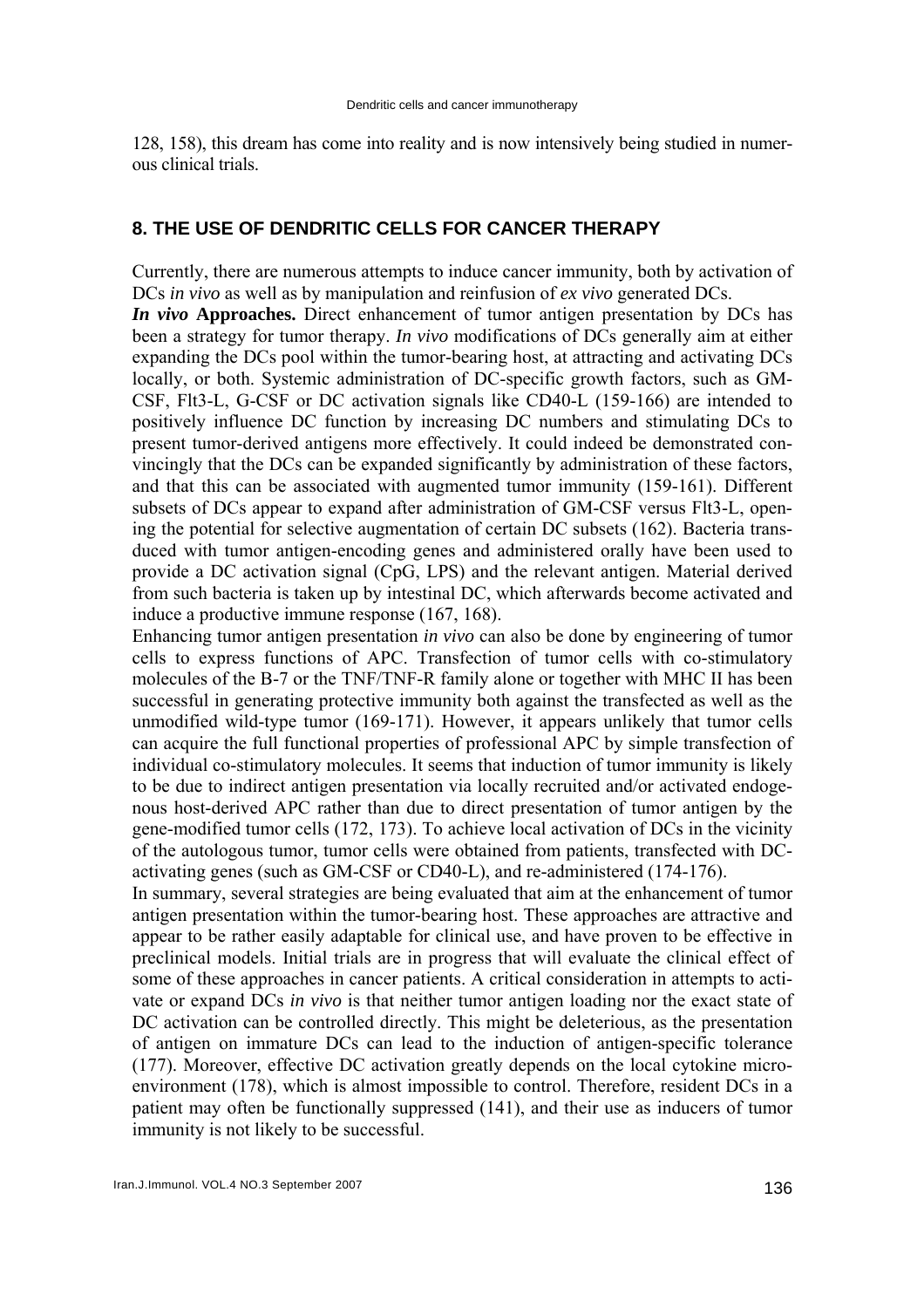*Ex vivo* **Approaches.** A promising approach to reach effective vaccination has been the isolation of DCs from the patient, their propagation and activation in the absence of a putatively suppressive tumor milieu, and their re-infusion after tumor antigen exposure and/or suitable manipulation (reviewed in detail in (179)). While methods to generate DCs were being developed, it has become clear that DCs are diverse both by origin and function. The DC system has become even more complicated due to the discovery that ontogenetically diverse subtypes of DCs exist which may stimulate different types of immune responses, such as preferential priming of Th1 versus Th2 responses (18, 28, 180, 181). The recent observation that activated DCs produce Th1 inducing cytokines only for a limited period after activation (182) might pose a problem for using terminally mature DCs for tumor vaccination. Following this concept, it might be expected that after the usual period of 24–48 h in the presence of an activating stimulus the transferred DCs, although mature, might be 'exhausted' and thus induce a Th2 rather than Th1 response (182). These considerations have to be taken into account when searching for the 'right' DCs for use in tumor vaccination.

Due to the recent availability of defined tumor antigens, clinical trials with these reagents are currently underway or have already been completed successfully (183-186). Antigens of the MAGE family have been employed to induce melanoma specific immunity, first by using immature DCs (183) and later by using terminally mature DCs (184-186). Indeed, the use of defined antigens for tumor immunotherapy has the clear advantage of being able to control the amount of antigen administered, and to monitor the emerging immune response. For vaccination against B-lymphoma, DCs were loaded with lymphoma specific whole idiotype proteins with success (187). Alternatively, the direct transfection of DCs with whole tumor RNA (188) or RNA that was specific for a given tumor antigen (189) was effectively used to generate tumor immunity (190). Indeed, preclinical models show that tumors expressing a model antigen can be rejected when DCs were transfected with the relevant gene (191, 192). In line with this, DCs transfected with a melanoma-associated antigen were able to induce melanoma antigenspecific CTL from PBMC *in vitro* (193). *In vivo* transfection of DCs with DNA led to induction of an immune response against a model antigen (194). Whole cell protein extracts represent a broad source of tumor antigens, and have been used for vaccination against melanoma by loading *ex vivo* generated DCs with tumor lysate (author's unpublished observation and (186)). Since DCs are very effective at taking up and processing apoptotic material which might lead to the presentation of previously unrecognized antigens (195, 196), loading DCs with apoptotic tumor cells has been used in melanoma (149) and leukemia vaccination models (196). Injection of immature DCs locally to the solid tumor that has been treated with agents inducing apoptosis/necrosis (e.g photodynamic therapy, PDT) seems to be also a good strategy while it provides DCs with tumor antigen and danger signals needed for their maturation (197, 198).

In a recent study conducted by Schadendorf et al, DCs (MHC class I- and II-restricted tumor-peptides-pulsed) showed similar efficacy as conventional chemotherapy with dacarbazine (DTIC) in melanoma patients, however DC immunotherapy was accompanied with slightly lower side effects (199). Unscheduled subset analyses revealed that only in the DC-arm, did those patients with (i) an initial unimpaired general health status (Karnofsky = 100) or (ii) an HLA-A2<sup>+</sup>/HLA-B44<sup>-</sup> haplotype survive significantly longer than patients with a Karnofsky index < 100 or other HLA haplotypes (199).

DCs are being also fused with tumor cells and is shown to be able to induce tumor specific immune response (200). Fused DC-tumor cell hybrids are thought to combine the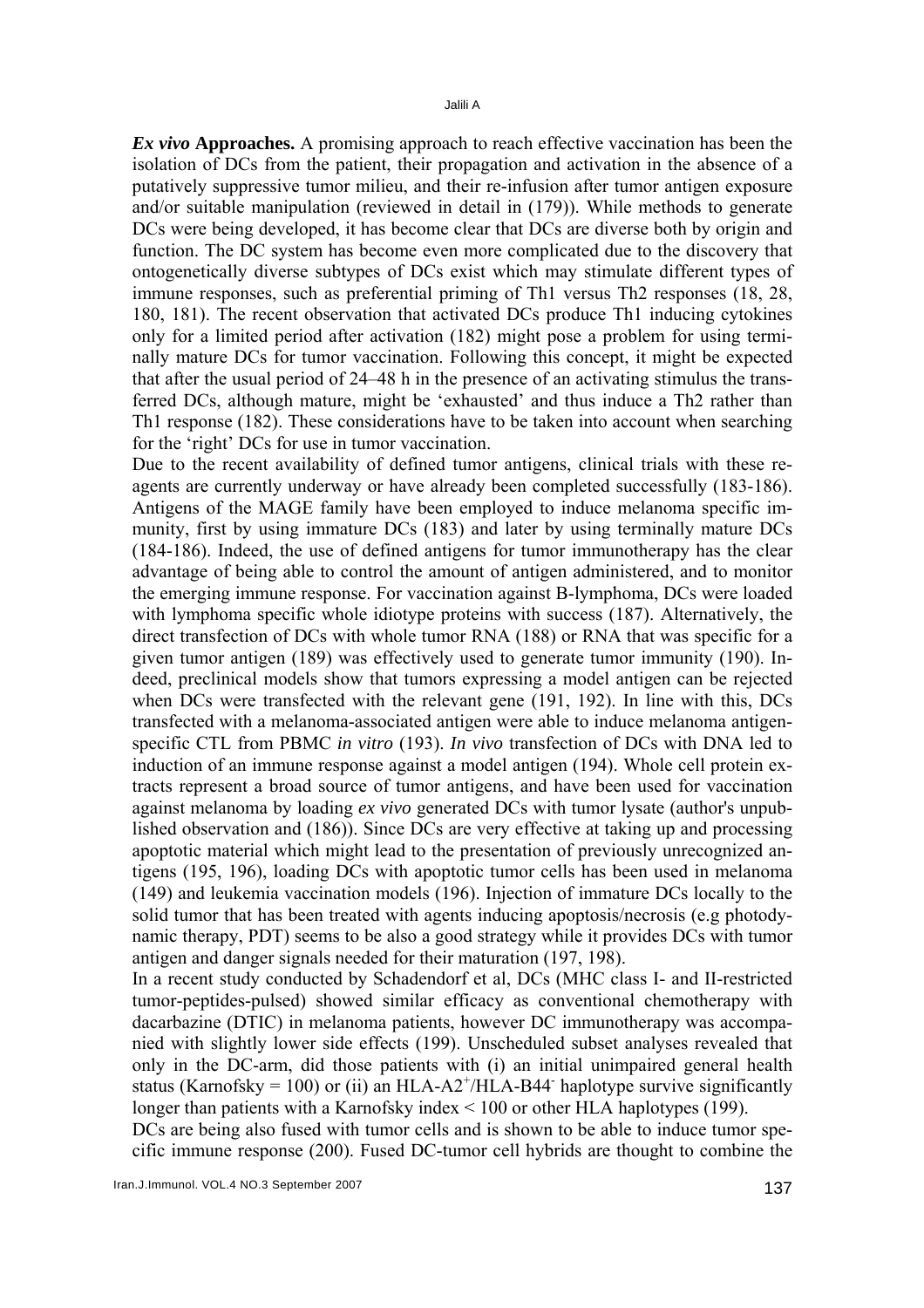whole antigenic spectrum of the tumor with the powerful antigen presentation capabilities of DCs. An intriguing approach is suggested by studies showing that DCs can be generated in cell culture from leukemic blasts of AML (201, 202), ALL (203, 204), and CML patients (205). Since such *ex vivo* generated DCs maintain their characteristic chromosomal disorders, at the same time developing the powerful antigen presentation capacities of DCs, they are considered as a promising way to generate APC for vaccination against leukemias (206).

Besides different DC generation protocols, types of tumor antigen, and modes of tumor antigen delivery as well as other variables such as the use of syngeneic MHC-matched or fully allogenic DCs, the dose of DCs, DCs injection site and intervals, and concomitant treatment with substances that stimulate the proliferation of DC-precursors, activate them, or recruit them to either the tumor site or the regional lymph node or concomitant removal of Tregs need to be taken into consideration for planning the optimal DC vaccination protocol (157, 207-213).

### **ACKNOWLEDGEMENT**

I acknowledge the support of the Center for Molecular Medicine (CeMM) of the Austrian Academy of Sciences. I would like to thank Dr. Mikhail Pashenkov for critically reading the manuscript and his valuable comments.

### **REFERENCES**

- 1 Steinman RM, Cohn ZA. Identification of a novel cell type in peripheral lymphoid organs of mice. I. Morphology, quantitation, tissue distribution. J. Exp. Med. 1973; 137:1142-62.
- 2 Steinman RM, Lustig DS, Cohn ZA. Identification of a novel cell type in peripheral lymphoid organs of mice. 3. Functional properties in vivo. J. Exp. Med. 1974; 139:1431-45.
- 3 Steinman RM, Adams JC, Cohn ZA. Identification of a novel cell type in peripheral lymphoid organs of mice. IV. Identification and distribution in mouse spleen. J. Exp. Med. 1975; 141:804-20.
- 4 Inaba K, Witmer MD, Steinman RM. Clustering of dendritic cells, helper T lymphocytes, and histocompatible B cells during primary antibody responses in vitro. J. Exp. Med. 1984; 160:858-76.
- 5 Witmer MD, Steinman RM. The anatomy of peripheral lymphoid organs with emphasis on accessory cells: light-microscopic immunocytochemical studies of mouse spleen, lymph node, and Peyer's patch. Am. J. Anat. 1984; 170:465-81.
- 6 Anderson AO, Warren JT, Gasser DL. Presence of lymphoid dendritic cells in thoracic duct lymph from Lewis rats. Transplant. Proc. 1981; 13:1460-8.
- 7 Cohen DA, Kaplan AM. Adherent Ia+ murine tumor lines with characteristics of dendritic cells. I. Morphology, surface phenotype, and induction of syngeneic mixed lymphocyte reactions. J. Exp. Med. 1981; 154:1881-98.
- 8 Hart DN, Fabre JW. Demonstration and characterization of Ia-positive dendritic cells in the interstitial connective tissues of rat heart and other tissues, but not brain. Exp Med. 1981; 154:347-61.
- 9 Hart DN, Fabre JW. Major histocompatibility complex antigens in rat kidney, ureter, and bladder. Localization with monoclonal antibodies and demonstration of Ia-positive dendritic cells. Transplantation. 1981; 31:318-25.
- 10 Winchester RJ, Burmester GR. Demonstration of Ia antigens on certain dendritic cells and on a novel elongate cell found in human synovial tissue. Scand J Immunol. 1981; 14:439-44.
- 11 Banchereau J, Steinman RM. Dendritic cells and the control of immunity. Nature 1998; 392:245-52.
- 12 Bell D, Young JW, Banchereau J. Dendritic cells. Adv.Immunol. 1999; 72:255-324.
- 13 Van FR, Cohn ZA. The origin and kinetics of mononuclear phagocytes. J.Exp.Med. 1968; 128:415-35.
- 14 Inaba K, Inaba M, Deguchi M, Hagi K, Yasumizu R, Ikehara S et al. Granulocytes, macrophages, and dendritic cells arise from a common major histocompatibility complex class II-negative progenitor in mouse bone marrow. Proc.Natl.Acad.Sci.U.S.A. 2007; 90:3038-42.
- 15 Wu L DAHHOMSKLK. Development of thymic and splenic dendritic cell populations from different hemopoietic precursors. Blood 2007; 98:3376-82.
- 16 Shortman K, Liu YJ. Mouse and human dendritic cell subtypes. Nat. Rev. Immunol. 2002; 2:151-61.
- 17 McKenna K, Beignon AS, Bhardwaj N.Plasmacytoid dendritic cells: linking innate and adaptive immunity. J. Virol. 2005; 79:17-27.
- 18 Kalinski P, Moser M. Consensual immunity: success-driven development of T-helper-1 and T-helper-2 responses. Nat. Rev. Immunol. 2005; 5:251-60.
- 19 O'Doherty U, Peng M, Gezelter S, Swiggard WJ, Betjes M, Bhardwaj N et al. Human blood contains two subsets of dendritic cells, one immunologically mature and the other immature. Immunology. 1994; 82:487-93.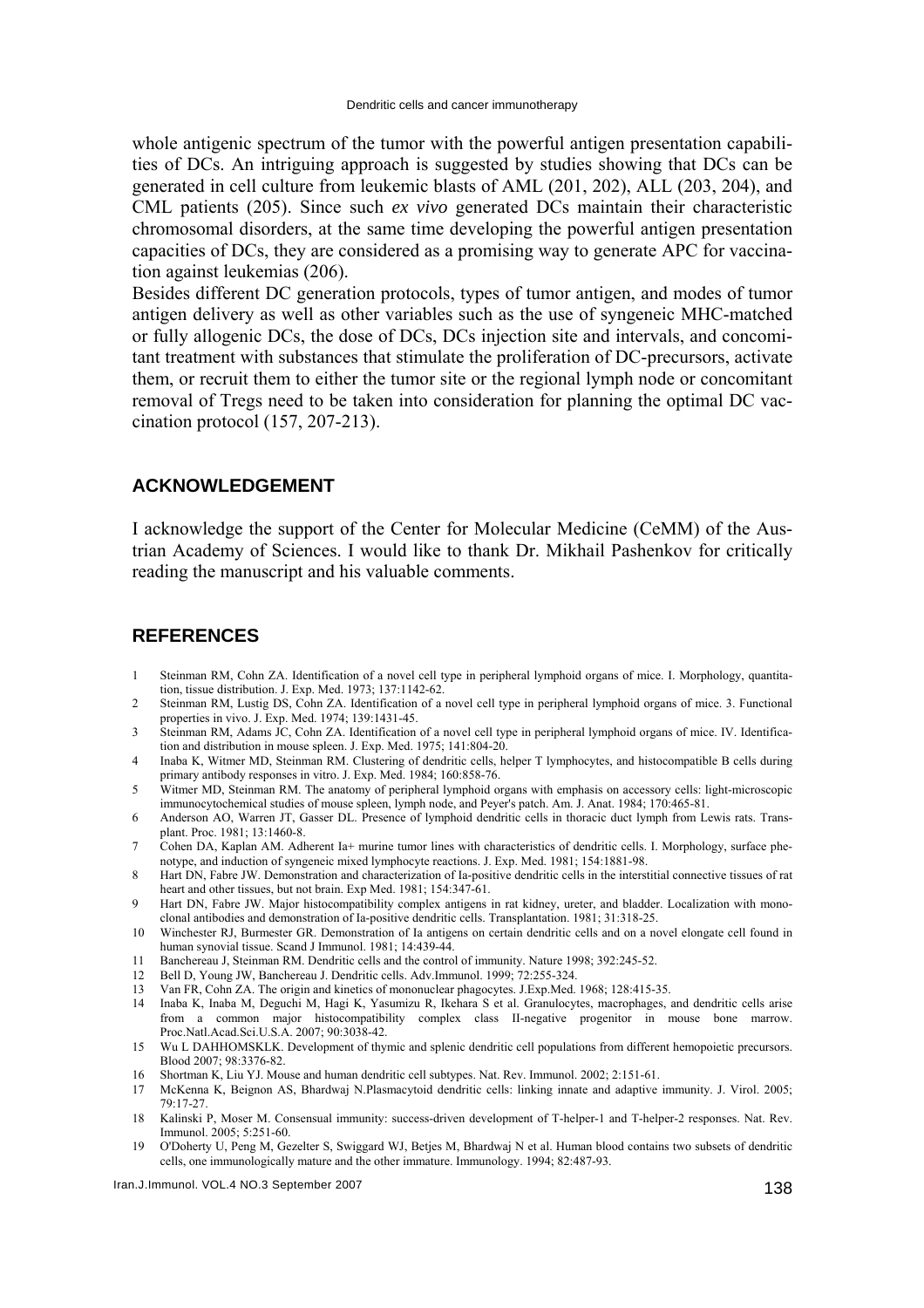- 20 Eckert, F., and U. Schmid. 1989. Identification of plasmacytoid T cells in lymphoid hyperplasia of the skin. Arch Dermatol. 1989; 125:1518-24.
- 21 Wollenberg A, Wagner M, Gأ1/4nther S, Towarowski A, Tuma E, Moderer M et al. Plasmacytoid dendritic cells: a new cutaneous dendritic cell subset with distinct role in inflammatory skin diseases. J. Invest. Dermatol. 2002; 119:1096-102.
- 22 Jahnsen FL, Lund-Johansen F, Dunne JF, Farkas L, Haye R, Brandtzaeg P. Experimentally induced recruitment of plasmacytoid (CD123high) dendritic cells in human nasal allergy. J. Immunol. 2000; 165:4062-8.
- 23 Palamara F, Meindl S, Holcmann M, Luhrs P, Stingl G, Sibilia M. Identification and characterization of pDC-like cells in normal mouse skin and melanomas treated with imiquimod. J. Immunol. 2004; 173:3051-61.
- 24 Hartmann E, Wollenberg B, Rothenfusser S, Wagner M, Wellisch D, Mack B et al. Identification and functional analysis of tumor-infiltrating plasmacytoid dendritic cells in head and neck cancer. Cancer Res. 2003; 63:6478-87.
- 25 Curiel TJ, Cheng P, Mottram P, Alvarez X, Moons L, Evdemon-Hogan M et al. Dendritic cell subsets differentially regulate angiogenesis in human ovarian cancer. Cancer Res. 2004; 64:5535-8.
- 26 Cella M, Jarrossay D, Facchetti F, Alebardi O, Nakajima H, Lanzavecchia A et al. Plasmacytoid monocytes migrate to inflamed lymph nodes and produce large amounts of type I interferon. Nat. Med. 1999; 5:919-23.
- 27 Jego G, Palucka AK, Blanck JP, Chalouni C, Pascual V, Banchereau J. Plasmacytoid dendritic cells induce plasma cell differentiation through type I interferon and interleukin 6. Immunity. 2003; 19:225-34.
- 28 Cella M, Facchetti F, Lanzavecchia A, Colonna M. Plasmacytoid dendritic cells activated by influenza virus and CD40L drive a potent TH1 polarization. Nat. Immunol. 2000; 1:305-10.
- 29 Fonteneau JF, Gilliet M, Larsson M, Dasilva I, M<sup>1</sup>/<sub>4</sub>nz C, Liu YJ et al. Activation of influenza virus-specific CD4+ and CD8+ T cells: a new role for plasmacytoid dendritic cells in adaptive immunity. Blood. 2003; 101:3520-6.
- 30 Wei S, Kryczek I, Zou L, Daniel B, Cheng P, Mottram P et al. Plasmacytoid dendritic cells induce CD8+ regulatory T cells in human ovarian carcinoma. Cancer Res. 2005; 65:5020-6.
- 31 Fonteneau JF, Larsson M, Beignon AS, McKenna K, Dasilva I, Amara A et al. Human immunodeficiency virus type 1 activates plasmacytoid dendritic cells and concomitantly induces the bystander maturation of myeloid dendritic cells. J. Virol. 2004; 78:5223-32.
- 32 Megjugorac NJ, Young HA, Amrute SB, Olshalsky SL, Fitzgerald-Bocarsly P. Virally stimulated plasmacytoid dendritic cells produce chemokines and induce migration of T and NK cells. J. Leukoc. Biol. 2004; 75:504-14.
- 33 Gursel M, Verthelyi D, Klinman DM. CpG oligodeoxynucleotides induce human monocytes to mature into functional dendritic cells. Eur. J. Immunol. 2002; 32:2617-22.
- 34 Krug A , Towarowski A, Britsch S, Rothenfusser S, Hornung V, Bals R et al. Toll-like receptor expression reveals CpG DNA as a unique microbial stimulus for plasmacytoid dendritic cells which synergizes with CD40 ligand to induce high amounts of IL-12. Eur J Immunol .2001; 31:3026-37.
- 35 Bauer M, Redecke V, Ellwart JW, Scherer B, Kremer JP, Wagner H et al. Bacterial CpG-DNA triggers activation and maturation of human CD11c-, CD123+ dendritic cells. J. Immunol. 2001; 166:5000-7.
- 36 Schutyser E, Struyf S, Van Damme J. The CC chemokine CCL20 and its receptor CCR6. Cytokine Growth Factor Rev. 2003; 14:409-26.
- 37 Mellman I. Antigen processing and presentation by dendritic cells: cell biological mechanisms. Adv. Exp. Med. Biol. 2005; 560:63-7.
- 38 Trombetta ES, Mellman I. Cell biology of antigen processing in vitro and in vivo. Annu Rev Immunol. 2005; 23: 975-1028.
- 39 Rock KL. A new foreign policy: MHC class I molecules monitor the outside world. Immunol. Today. 1996; 17:131-7.
- 40 Belz GT, Carbone FR, Heath WR. Cross-presentation of antigens by dendritic cells. Crit Rev Immunol. 2002; 22:439-49.
- 41 Larsson M, Fonteneau JF, Bhardwaj N. Cross-presentation of cell-associated antigens by dendritic cells. Curr. Top. Microbiol. Immunol. 2003; 276:261-75.
- 42 Guermonprez P, Valladeau J, Zitvogel L, Thery C, Amigorena S. Antigen presentation and T cell stimulation by dendritic cells. Annu Rev Immunol. 2002; 20:621-67.
- 43 Bevan MJ. Cross-priming for a secondary cytotoxic response to minor H antigens with H-2 congenic cells which do not crossreact in the cytotoxic assay. J Exp Med. 1976; 143:1283-88.
- 44 Bevan MJ.Antigen presentation to cytotoxic T lymphocytes in vivo. J Exp Med. 1995; 182:639-41.
- 45 Winzler C, Rovere P, Rescigno M, Granucci F, Penna G, Adorini L et al. Maturation stages of mouse dendritic cells in growth factor-dependent long-term cultures. J. Exp. Med.1997; 185:317-28.
- 46 Cella M, Engering A, Pinet V, Pieters J, Lanzavecchia A. Inflammatory stimuli induce accumulation of MHC class II complexes on dendritic cells. Nature. 1997; 388:782-7.
- 47 Banchereau J, Briere F, Caux C, Davoust J, Lebecque S, Liu YJ et al. Immunobiology of dendritic cells. Annu. Rev. Immunol. 2000; 18:767-811.
- 48 Berchtold S, Ogilvie AL, Bogdan C, [Muhl-Zurbes P,](http://www.ncbi.nlm.nih.gov/sites/entrez?Db=pubmed&Cmd=Search&Term=%22M%C3%BChl-Z%C3%BCrbes%20P%22%5BAuthor%5D&itool=EntrezSystem2.PEntrez.Pubmed.Pubmed_ResultsPanel.Pubmed_RVAbstractPlus) Ogilvie A, Schuler G et al. Human monocyte derived dendritic cells express functional P2X and P2Y receptors as well as ecto-nucleotidases. FEBS Lett. 1999; 458:424-8.
- 49 Rutault K, Alderman C, Chain BM, Katz DR. Reactive oxygen species activate human peripheral blood dendritic cells. Free Radic. Biol. Med. 1999; 26:232-8.
- 50 Termeer CC, Hennies J, Voith U, Ahrens T, Weiss JM, Prehm P et al. Oligosaccharides of hyaluronan are potent activators of dendritic cells. J Immunol. 2000; 165:1863-70.
- 51 Termeer C, Johannsen H, Braun T, Renkl A, Ahrens T, Denfeld RW et al. The role of CD44 during CD40 ligand-induced dendritic cell clustering and maturation. J. Leukoc. Biol. 2001; 70:715-22.
- 52 Basu S, Binder RJ, Ramalingam T, Srivastava PK. CD91 is a common receptor for heat shock proteins gp96, hsp90, hsp70, and calreticulin. Immunity. 2001; 14:303-13.
- 53 Ohashi K, Burkart V, Flohe S, Kolb H. Cutting edge: heat shock protein 60 is a putative endogenous ligand of the toll-like receptor-4 complex. J. Immunol. 2000; 164:558-61.
- 54 Quezada SA, Jarvinen LZ, Lind EF, Noelle RJ. CD40/CD154 interactions at the interface of tolerance and immunity. Annu. nol. 2005; 174:3273-80.
- 55 Tough DF. Type I interferon as a link between innate and adaptive immunity through dendritic cell stimulation. Leuk Lymphoma . 2004; 45:257-64.
- 56 Delneste Y, Herbault N, Galea B, Magistrelli G, Bazin I, Bonnefoy JY et al. Rev. Immunol. 2004; 22:307-28.
- 57 McIlroy D, Tanguy-Royer S, Le Meur N, Guisle I, Royer PJ, Leger J et al. Profiling dendritic cell maturation with dedicated microarrays. J. Leukoc. Biol. 2005; 78:794-803.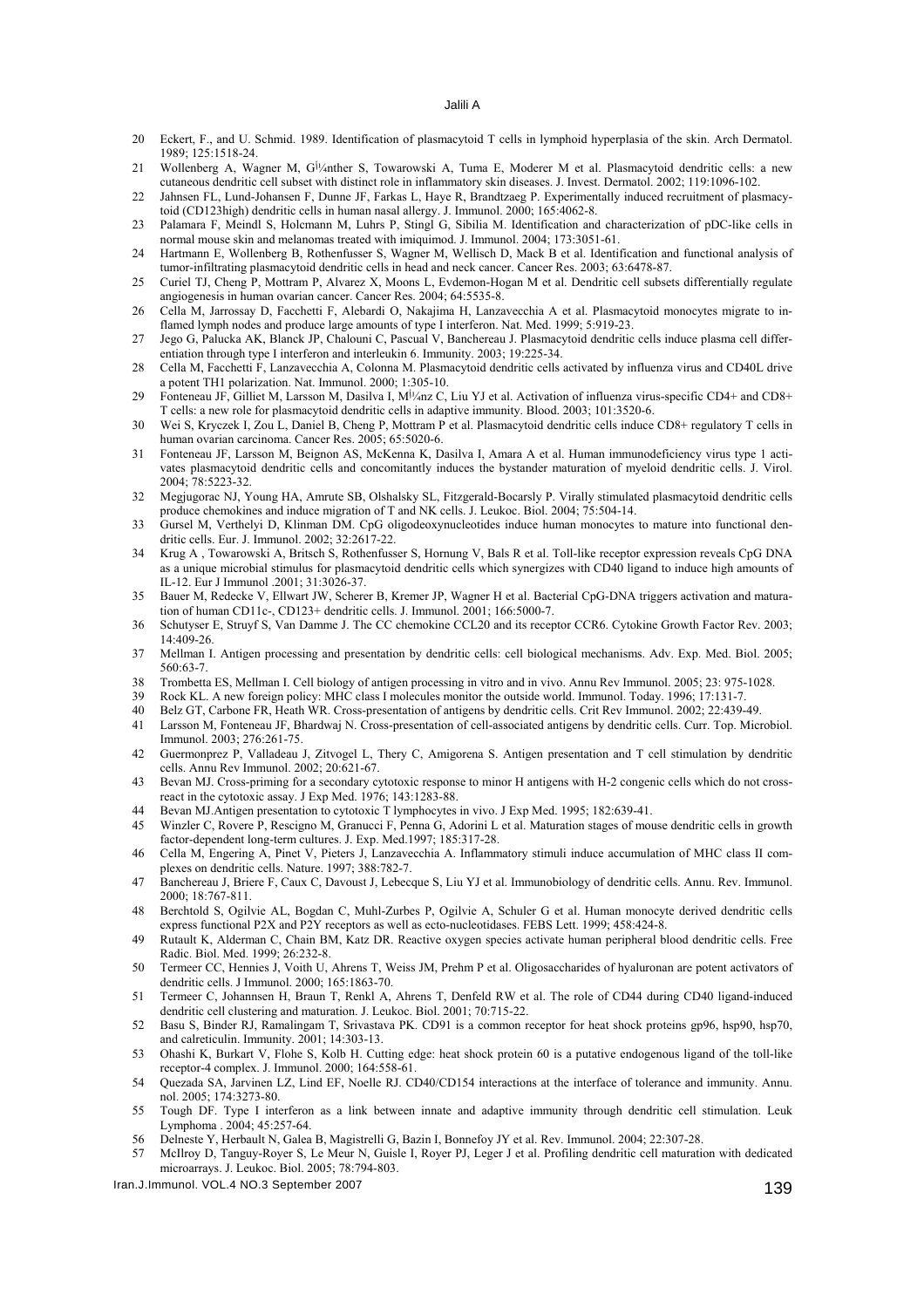#### Dendritic cells and cancer immunotherapy

- 58 Iizasa H, Yoneyama H, Mukaida N, Katakoka Y, Naito M, Yoshida N et al. Exacerbation of granuloma formation in IL-1 receptor antagonist-deficient mice with impaired dendritic cell maturation associated with Th2 cytokine production. J. Immu-Vasoactive intestinal peptide synergizes with TNF-alpha in inducing human dendritic cell maturation. J. Immunol. 1999; 163:3071-5.
- 59 Guo Z, Zhang M, An H, Chen W, Liu S, Guo J et al. Fas ligation induces IL-1beta-dependent maturation and IL-1betaindependent survival of dendritic cells: different roles of ERK and NF-kappaB signaling pathways. Blood. 2003; 102:4441-7.
- 60 Guo Z, Zhang M, Tang H, Cao X. Fas signal links innate and adaptive immunity by promoting dendritic cell secretion of CC and CXC chemokines. Blood. 2005; 106:2033-41.
- 61 Marsland BJ, B<sup>in</sup>ttig P, Bauer M, Ruedl C, L<sup>i</sup>¤ssing U, Beerli RR et al. CCL19 and CCL21 induce a potent proinflammatory differentiation program in licensed dendritic cells. Immunity. 2005; 22:493-505.
- 62 Takeuchi O, Hoshino K, Kawai T, Sanjo H, Takada H, Ogawa T et al. Differential roles of TLR2 and TLR4 in recognition of gram-negative and gram-positive bacterial cell wall components. Immunity. 1999; 11:443-51.
- 63 Poltorak A, He X, Smirnova I, Liu MY, Van Huffel C, Du X et al. Defective LPS signaling in C3H/HeJ and C57BL/10ScCr mice: mutations in Tlr4 gene. Science. 1998; 282:2085-8.
- 64 Hoshino K, Takeuchi O, Kawai T, Sanjo H, Ogawa T, Takeda Y et al. Cutting edge: Toll-like receptor 4 (TLR4)-deficient mice are hyporesponsive to lipopolysaccharide: evidence for TLR4 as the Lps gene product. J. Immunol. 1999; 162:3749-52.
- 65 Hemmi H, Takeuchi O, Kawai T, Kaisho T, Sato S, Sanjo H, et al. A Toll-like receptor recognizes bacterial DNA. Nature. 2000; 408:740-5.
- 66 Kariko K, Buckstein M, Ni H, Weissman D. Suppression of RNA Recognition by Toll-like Receptors: The Impact of Nucleoside Modification and the Evolutionary Origin of RNA. Immunity. 2005; 23:165-75.
- 67 Alexopoulou L, Holt AC, Medzhitov R, Flavell RA. Recognition of double-stranded RNA and activation of NF-kappaB by Toll-like receptor 3. Nature. 2001; 413:732-8.
- 68 Guillot L, Le Goffic R, Bloch S, Escriou N, Akira S, Chignard M et al. Involvement of toll-like receptor 3 in the immune response of lung epithelial cells to double-stranded RNA and influenza A virus. J. Biol. Chem. 2005; 280:5571-80.
- 69 Diebold SS, Kaisho T, Hemmi H, Akira S, Reis e Sousa C. Innate antiviral responses by means of TLR7-mediated recognition of single-stranded RNA. Science. 2004; 303:1529-31.
- 70 Heil F, Hemmi H, Hochrein H, Ampenberger F, Kirschning C, Akira S et al. Species-specific recognition of single-stranded RNA via toll-like receptor 7 and 8. Science. 2004; 303:1526-9.
- 71 Hayashi F, Smith KD, Ozinsky A, Hawn TR, Yi EC, Goodlett DR et al. The innate immune response to bacterial flagellin is mediated by Toll-like receptor 5. Nature. 2001; 410:1099-103.
- 72 Pietrella D, Corbucci C, Perito S, Bistoni G, Vecchiarelli A. Mannoproteins from Cryptococcus neoformans promote dendritic cell maturation and activation. Infect. Immun. 2005; 73:820-7.
- 73 Newman SL, Holly A. Candida albicans is phagocytosed, killed, and processed for antigen presentation by human dendritic cells. Infect. Immun. 2001; 69:6813-22.
- 74 Romagnoli G, Nisini R, Chiani P, Mariotti S, Teloni R, Cassone A et al.The interaction of human dendritic cells with yeast and germ-tube forms of Candida albicans leads to efficient fungal processing, dendritic cell maturation, and acquisition of a Th1 response-promoting function. J. Leukoc. Biol. 2004; 75:117-26.
- 75 Aliberti J, Valenzuela JG, Carruthers VB, Hieny S, Andersen J, Charest H et al. Molecular mimicry of a CCR5 bindingdomain in the microbial activation of dendritic cells. Nat. Immunol. 2003; 4:485-90.
- 76 Yarovinsky F, Zhang D, Andersen JF, Bannenberg GL, Serhan CN, Hayden MS et al. TLR11 activation of dendritic cells by a protozoan profilin-like protein. Science.2005; 308:1626-29.
- 77 Zhang D, Zhang G, Hayden MS, Greenblatt MB, Bussey C, Flavell RA et al. A toll-like receptor that prevents infection by uropathogenic bacteria. Science. 2004; 303:1522-6.
- 78 Banchereau J, Steinman RM. Dendritic cells and the control of immunity. Nature. 1998; 392:245-52.
- 79 Rescigno M, Granucci F, Ricciardi-Castagnoli P. Dendritic cells at the end of the millennium. Immunol. Cell Biol. 1999;  $77:404-10$ .
- 80 Sallusto F, Mackay CR, Lanzavecchia A. The role of chemokine receptors in primary, effector, and memory immune responses. Annu. Rev. Immunol. 2000;18:593-620
- 81 Steinman RM, Nussenzweig MC. Avoiding horror autotoxicus: the importance of dendritic cells in peripheral T cell tolerance. Proc. Natl. Acad. Sci. U.S.A. 2002; 99:351-8.
- 82 Robert C, Fuhlbrigge RC, Kieffer JD, Ayehunie S, Hynes RO, Cheng G et al. Interaction of dendritic cells with skin endothelium: A new perspective on immunosurveillance. J. Exp. Med. 1999; 189:627-36.
- 83 Sozzani S, Allavena P, Vecchi A, Mantovani A. The role of chemokines in the regulation of dendritic cell trafficking. J Leukoc Biol. 1999; 66:1-9.
- 84 Sallusto F, Schaerli P, Loetscher P, Schaniel C, Lenig D, Mackay CR et al. Rapid and coordinated switch in chemokine receptor expression during dendritic cell maturation. Eur J Immunol. 1998; 28:2760-9.
- 85 Steinman RM.The dendritic cell system and its role in immunogenicity. Annu Rev Immunol. 1991; 9:271-96.
- 86 Von Andrian UH, Mackay CR. T-cell function and migration. Two sides of the same coin. N Engl J Med. 2000; 343:1020-34.
- 87 Kunkel SL. Through the looking glass: the diverse in vivo activities of chemokines. Clin Invest. 1999; 104:1333-4.
- 88 Baggiolini M. Chemokines and leukocyte traffic. Nature. 1998; 392:565-8.
- 89 Cyster JG. Chemokines and cell migration in secondary lymphoid organs. Science. 1999; 286:2098-102.
- 90 Sallusto F, Lanzavecchia A. Mobilizing dendritic cells for tolerance, priming, and chronic inflammation. J Exp Med. 1999; 189:611-4.
- 91 Carlos TM, Harlan JM. Leukocyte-endothelial adhesion molecules. Blood. 1994; 84:2068-101.
- 92 Kansas GS. Selectins and their ligands: current concepts and controversies. Blood. 1996; 88:3259-87.
- 93 Pendl GG, Robert C, Steinert M, Thanos R, Eytner R, Borges E et al. Immature mouse dendritic cells enter inflamed tissue, a process that requires E- and P-selectin, but not P-selectin glycoprotein ligand 1. Blood.2002; 99:946-56.
- 94 Penna G, Vulcano M, Sozzani S, Adorini L. Differential migration behavior and chemokine production by myeloid and plasmacytoid dendritic cells. Hum Immunol. 2002; 63:1164-71.
- 95 Saeki H, Moore AM, Brown MJ, Hwang ST. Cutting edge: secondary lymphoid-tissue chemokine (SLC) and CC chemokine receptor 7 (CCR7) participate in the emigration pathway of mature dendritic cells from the skin to regional lymph nodes. J Immunol. 1999; 162:2472-5.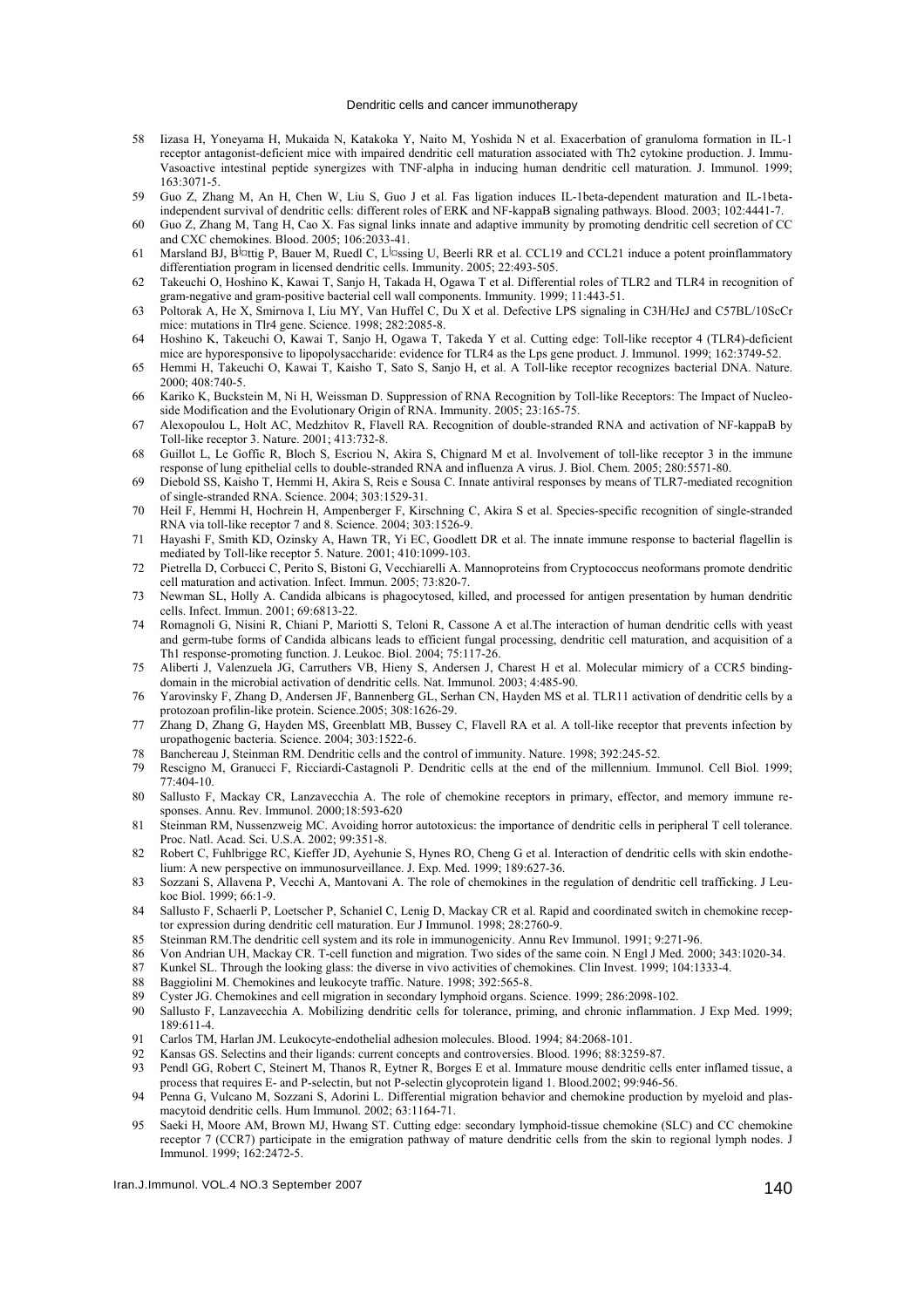- 96 Qu C, Edwards EW, Tacke F, Angeli V, Llodra J, Sanchez-Schmitz G et al. Role of CCR8 and other chemokine pathways in the migration of monocyte-derived dendritic cells to lymph nodes. J Exp Med. 2004; 200:1231-41.
- 97 Delgado E, Finkel V, Baggiolini M, Mackay CR, Steinman RM, Granelli-Piperno A.Mature dendritic cells respond to SDF-1, but not to several beta-chemokines. *Immunobiology* .1998; 198: 490–500.
- 98 Godiska R, Chantry D, Raport CJ, Sozzani S, Allavena P, Leviten D et al. Human macrophage-derived chemokine (MDC), a novel chemoattractant for monocytes, monocyte-derived dendritic cells, and natural killer cells. J Exp Med. 1997; 185:1595-604.
- 99 Kucharzik T, Hudson JT 3rd, Waikel RL, Martin WD, Williams IR. CCR6 expression distinguishes mouse myeloid and lymphoid dendritic cell subsets: demonstration using a CCR6 EGFP knock-in mouse. Eur J Immunol. 2002; 32:104-12.
- 100 Sozzani S, Luini W, Borsatti A, Polentarutti N, Zhou D, Piemonti L et al.Receptor expression and responsiveness of human dendritic cells to a defined set of CC and CXC chemokines. J Immunol.1997; 159: 1993-2000.
- 101 Sozzani S. Dendritic cell trafficking: More than just chemokines. Cytokine Growth Factor Rev. 2005; 16:581-92.
- 102 Vermi W, Riboldi E, Wittamer V, Gentili F, Luini W, Marrelli S et al. Role of ChemR23 in directing the migration of myeloid and plasmacytoid dendritic cells to lymphoid organs and inflamed skin. J Exp Med. 2005; 201:509-15.
- 103 Yang D, Chen Q, Gertz B, He R, Phulsuksombati M, Ye RD et al.Human dendritic cells express functional formyl peptide receptor-like-2 (FPRL2) throughout maturation. J Leukoc Biol. 2002; 72:598-607.
- 104 Le Y, Wetzel MA, Shen W, Gong W, Rogers TJ, Henderson EE et al. Desensitization of chemokine receptor CCR5 in dendritic cells at the early stage of differentiation by activation of formyl peptide receptors. Clin Immunol. 2001; 99:365-72.
- 105 Migeotte I, Riboldi E, Franssen JD, Gregoire F, Loison C, Wittamer V et al. Identification and characterization of an endogenous chemotactic ligand specific for FPRL2. J Exp Med. 2005; 201:83-93.
- 106 Morelli A, Larregina A, Chuluyan I, Kolkowski E, Fainboim L. Expression and modulation of C5a receptor (CD88) on skin dendritic cells. Chemotactic effect of C5a on skin migratory dendritic cells. Immunology. 1996; 89:126-34.
- 107 Sozzani S, Longoni D, Bonecchi R, Luini W, Bersani L, D'Amico G et al. Human monocyte-derived and CD34+ cell-derived dendritic cells express functional receptors for platelet activating factor. FEBS Lett. 1997; 418:98-100.
- 108 Howard OM, Dong HF, Su SB, Caspi RR, Chen X, Plotz P et al. Autoantigens signal through chemokine receptors: uveitis antigens induce CXCR3- and CXCR5-expressing lymphocytes and immature dendritic cells to migrate. Blood. 2005; 105:4207-14.
- 109 Penna G, Vulcano M, Roncari A, Facchetti F, Sozzani S, Adorini L. Cutting edge: differential chemokine production by myeloid and plasmacytoid dendritic cells. J Immunol. 2002; 169:6673-6.
- 110 Allavena P, Sica A, Vecchi A, Locati M, Sozzani S, Mantovani A. The chemokine receptor switch paradigm and dendritic cell migration: its significance in tumor tissues. Immunol Rev. 2000; 177:141-9.
- 111 Vulcano M, Albanesi C, Stoppacciaro A, Bagnati R, Amico GD, Struyf S et al. Dendritic cells as a major source of macrophage-derived chemokine/CCL22 in vitro and in vivo. Eur J Immunol.2001; 31:812-22.
- 112 Papadopoulos EJ, Sassetti C, Saeki H, Yamada N, Kawamura T, Fitzhugh DJ et al. Fractalkine, a CX3C chemokine, is expressed by dendritic cells and is up-regulated upon dendritic cell maturation. Eur J Immunol. 1999; 29:2551-9.
- 113 Tang HL, Cyster JG. Chemokine Up-regulation and activated T cell attraction by maturing dendritic cells. Science. 1999; 284:819-22.
- 114 Perrier P, Martinez FO, Locati M, Bianchi G, Nebuloni M, Vago G et al.Distinct transcriptional programs activated by interleukin-10 with or without lipopolysaccharide in dendritic cells: induction of the B cell-activating chemokine, CXC chemokine ligand 13. J Immunol. 2004; 172:7031-42.
- 115 Kanazawa N, Nakamura T, Tashiro K, Muramatsu M, Morita K, Yoneda K et al.Fractalkine and macrophage-derived chemokine: T cell-attracting chemokines expressed in T cell area dendritic cells. Eur J Immunol. 1999; 29:1925-32.
- 116 Foussat A, Bouchet-Delbos L, Berrebi D, Durand-Gasselin I, Coulomb-L'Hermine A, Krzysiek R et al. Deregulation of the expression of the fractalkine/fractalkine receptor complex in HIV-1-infected patients. Blood. 2001; 98:1678-86.
- 117 Dieu MC, Vanbervliet B, Vicari A, Bridon JM, Oldham E, Ait-Yahia S et al. Selective recruitment of immature and mature dendritic cells by distinct chemokines expressed in different anatomic sites. J Exp Med. 1998; 188:373-86.
- 118 Forster R, Schubel A, Breitfeld D, Kremmer E, Renner-Muller I, Wolf E et al. CCR7 coordinates the primary immune response by establishing functional microenvironments in secondary lymphoid organs. Cell. 1999; 99:23-33.
- 119 Gunn MD, Kyuwa S, Tam C, Kakiuchi T, Matsuzawa A, Williams LT et al. Mice lacking expression of secondary lymphoid organ chemokine have defects in lymphocyte homing and dendritic cell localization. J Exp Med. 1999; 189:451-60.
- 120 Luther SA, Tang HL, Hyman PL, Farr AG, Cyster JG. Coexpression of the chemokines ELC and SLC by T zone stromal cells and deletion of the ELC gene in the plt/plt mouse. Proc Natl Acad Sci U S A. 2000; 97:12694-99.
- 121 Mayordomo JI, Zorina T, Storkus WJ, Zitvogel L, Celluzzi C, Falo LD et al. Bone marrow-derived dendritic cells pulsed with synthetic tumour peptides elicit protective and therapeutic antitumour immunity. Nat Med. 1995; 1:1297-302.
- 122 Ingulli E, Mondino A, Khoruts A, Jenkins MK. In vivo detection of dendritic cell antigen presentation to CD4 (+) T cells. J Exp Med. 1997; 185:2133-41.
- 123 Shortman K, Wu L.Parentage and heritage of dendritic cells. Blood. 2001; 97:3325.
- 124 Ruedl C, Bachmann MF.CTL priming by CD8 (+) and CD8 (-) dendritic cells in vivo. Eur J Immunol. 1999; 29:3762-7.
- 125 Maldonado-Lopez R , De Smedt T, Michel P, Godfroid J, Pajak B, Heirman C et al. CD8alpha+ and CD8alpha- subclasses of dendritic cells direct the development of distinct T helper cells in vivo. J Exp Med. 1999; 189:587-92.
- 126 Maldonado-Lopez, R., Maliszewski C, Urbain J, Moser M.Cytokines regulate the capacity of CD8alpha (+) and CD8alpha (-) dendritic cells to prime Th1/Th2 cells in vivo. J Immunol. 2001; 167:4345-50.
- 127 Inaba K., Pack M, Inaba M, Sakuta H, Isdell F, Steinman RM. High levels of a major histocompatibility complex II-self peptide complex on dendritic cells from the T cell areas of lymph nodes. J Exp Med. 1997; 186:665-72.
- 128 Hart DN. Dendritic cells: unique leukocyte populations which control the primary immune response. Blood. 1997; 90:3245-87.
- 129 Greenwald RJ, Freeman GJ, Sharpe AH. The B7 family revisited. Annu Rev Immunol. 2005; 23:515-48.
- 130 Ridge JP, Di Rosa F, Matzinger P. A conditioned dendritic cell can be a temporal bridge between a CD4+ T-helper and a Tkiller cell. Nature. 1998; 393:474-8.
- 131 Bennett SR, Carbone FR, Karamalis F, Flavell RA, Miller JF, Heath WR. Help for cytotoxic-T-cell responses is mediated by CD40 signalling. Nature. 1998; 393:478-80.
- 132 Schoenberger SP, Toes RE, van der Voort EI, Offringa R, Melief CJ. T-cell help for cytotoxic T lymphocytes is mediated by CD40-CD40L interactions. Nature. 1998; 393:480-3.
- 133 Caux C, Massacrier C, Vanbervliet B, Dubois B, Van Kooten C, Durand I et al. Activation of human dendritic cells through CD40 cross-linking. J Exp Med. 1994; 180:1263-72.
- Iran.J.Immunol. VOL.4 NO.3 September 2007 141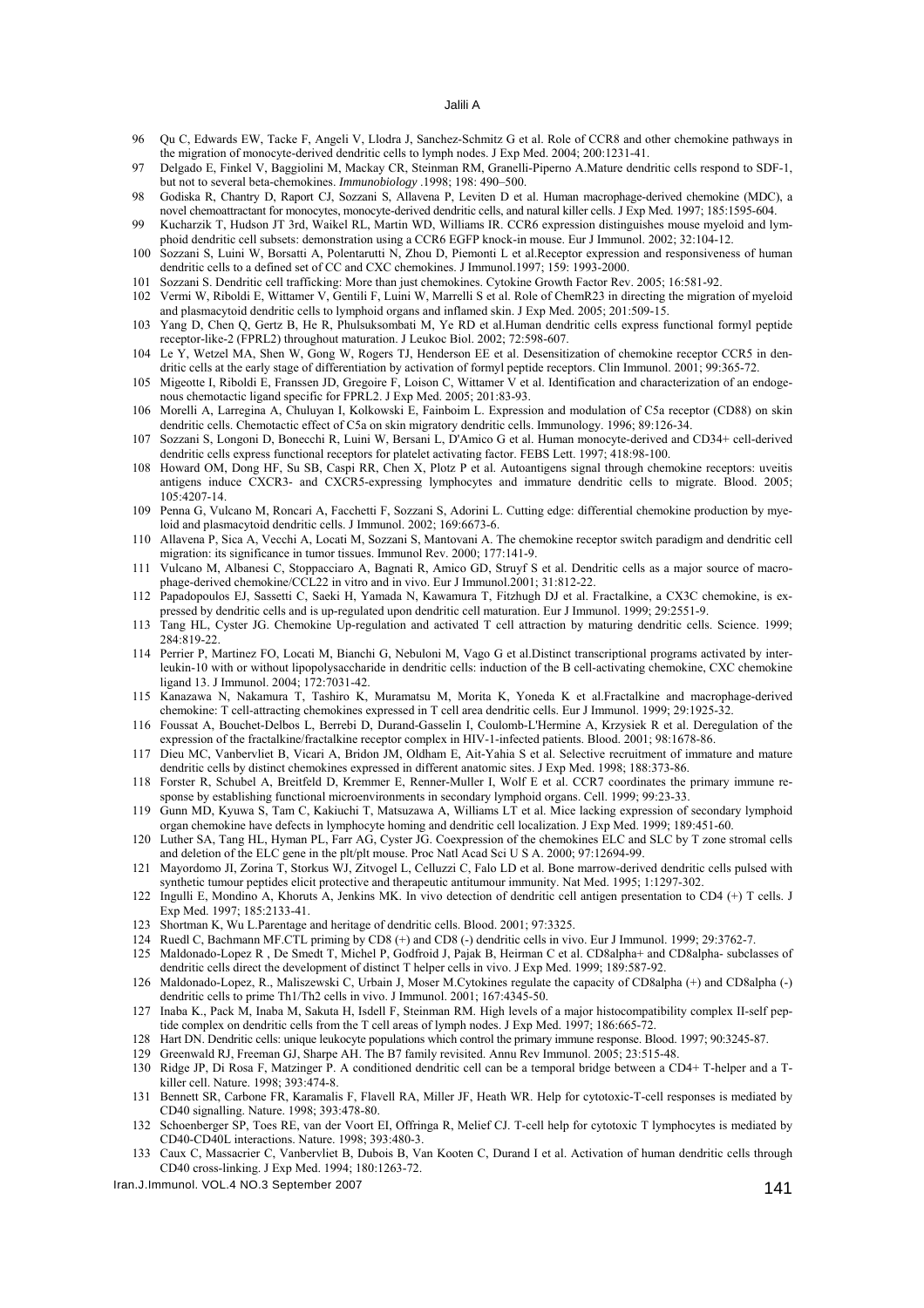#### Dendritic cells and cancer immunotherapy

- 134 Yamazaki S, Iyoda T, Tarbell K, Olson K, Velinzon K, Inaba K et al. Direct expansion of functional CD25+ CD4+ regulatory T cells by antigen-processing dendritic cells. J Exp Med. 2003; 198:235-47.
- 135 Lutz MB, Schuler G.Immature, semi-mature and fully mature dendritic cells: which signals induce tolerance or immunity? Trends Immunol. 2002; 23:445-9.
- 136 Smits HH, de Jong EC, Wierenga EA, Kapsenberg ML. Different faces of regulatory DCs in homeostasis and immunity. Trends Immunol. 2005; 26:123-9.
- 137 Akbari O, DeKruyff RH, Umetsu DT. Pulmonary dendritic cells producing IL-10 mediate tolerance induced by respiratory exposure to antigen. Nat Immunol. 2001; 2:725-31.
- 138 Rutella S, Lemoli RM. Regulatory T cells and tolerogenic dendritic cells: from basic biology to clinical applications. Immunol Lett. 2004 ;94:11-26.
- 139 Wick M, Dubey P, Koeppen H, Siegel CT, Fields PE, Chen L et al. Antigenic cancer cells grow progressively in immune hosts without evidence for T cell exhaustion or systemic anergy. J Exp Med. 1997; 186:229-38.
- 140 Ochsenbein AF, Klenerman P, Karrer U, Ludewig B, Pericin M, Hengartner H et al.Immune surveillance against a solid tumor fails because of immunological ignorance. Proc Natl Acad Sci U S A. 1999; 96:2233-8.
- 141 Enk AH, Jonuleit H, Saloga J, Knop J.Dendritic cells as mediators of tumor-induced tolerance in metastatic melanoma. Int J Cancer. 1997; 73:309-16.
- 142 Lee PP, Yee C, Savage PA, Fong L, Brockstedt D, Weber JS et al. Characterization of circulating T cells specific for tumorassociated antigens in melanoma patients. Nat Med. 1999; 5:677-85.
- 143 Garcia-Lora A, Algarra I, Garrido F. MHC class I antigens, immune surveillance, and tumor immune escape. J Cell Physiol. 2003; 195:346-55.
- 144 Qin Z, Blankenstein T. CD4+ T cell--mediated tumor rejection involves inhibition of angiogenesis that is dependent on IFN gamma receptor expression by nonhematopoietic cells. Immunity. 2000; 12:677-86.
- 145 Dembic Z, Schenck K, Bogen B. Dendritic cells purified from myeloma are primed with tumor-specific antigen (idiotype) and activate CD4+ T cells. Proc Natl Acad Sci U S A. 2000; 97:2697-702.
- 146 Hung K, Hayashi R, Lafond-Walker A, Lowenstein C, Pardoll D, Levitsky H. The central role of CD4(+) T cells in the antitumor immune response. J Exp Med. 1998; 188:2357-68.
- 147 Terheyden P, Straten P, Brocker EB, Kampgen E, Becker JC. CD40-ligated dendritic cells effectively expand melanomaspecific CD8+ CTLs and CD4+ IFN-gamma-producing T cells from tumor-infiltrating lymphocytes. J Immunol. 2000; 164:6633-9.
- 148 Celluzzi CM, Mayordomo JI, Storkus WJ, Lotze MT, Falo LD Jr. Peptide-pulsed dendritic cells induce antigen-specific CTLmediated protective tumor immunity. J Exp Med. 1996; 183:283-7.
- 149 Jenne L, Arrighi JF, Jonuleit H, Saurat JH, Hauser C. Dendritic cells containing apoptotic melanoma cells prime human CD8+ T cells for efficient tumor cell lysis. Cancer Res. 2000; 60:4446-52.
- 150 Fernandez NC, Lozier A, Flament C, Ricciardi-Castagnoli P, Bellet D, Suter M et al. Dendritic cells directly trigger NK cell functions: cross-talk relevant in innate anti-tumor immune responses in vivo. Nat Med. 1999; 5:405-11.
- 151 Fanger NA, Maliszewski CR, Schooley K, Griffith TS. Human dendritic cells mediate cellular apoptosis via tumor necrosis factor-related apoptosis-inducing ligand (TRAIL). J Exp Med. 1999; 190:1155-64.
- 152 Chapoval AI, Tamada K, Chen L. In vitro growth inhibition of a broad spectrum of tumor cell lines by activated human dendritic cells. Blood. 2000; 95:2346-51.
- 153 Janjic BM, Lu G, Pimenov A, Whiteside TL, Storkus WJ, Vujanovic NL. Innate direct anticancer effector function of human immature dendritic cells. I. Involvement of an apoptosis-inducing pathway. J Immunol. 2002; 168:1823-30.
- 154 Lu G, Janjic BM, Janjic J, Whiteside TL, Storkus WJ, Vujanovic NL. Innate direct anticancer effector function of human immature dendritic cells. II. Role of TNF, lymphotoxin-alpha(1)beta(2), Fas ligand, and TNF-related apoptosis-inducing ligand. J Immunol. 2002; 168:1831-9.
- 155 Stary G, Bangert C, Tauber M, Strohal R, Kopp T, Stingl G.Tumoricidal activity of TLR7/8-activated inflammatory dendritic cells. J Exp Med. 2007; 204:1441-51.
- 156 Jalili A, Stoklosa T, Giermasz A, Olszewska D, Wilczynski G, Jakobisiak M et al.A single injection of immature dendritic cells is able to induce antitumour response against a murine colon adenocarcinoma with a low apoptotic index. Oncol Rep. 2002; 9:991-4.
- 157 Banchereau J, Palucka AK. Dendritic cells as therapeutic vaccines against cancer. Nat Rev Immunol.2005; 5:296-306.
- 158 Gunzer M, Grabbe S. Dendritic cells in cancer immunotherapy. Crit Rev Immunol. 2001; 21:133-45.
- 159 Lynch DH, Andreasen A, Maraskovsky E, Whitmore J, Miller RE, Schuh JC. Flt3 ligand induces tumor regression and antitumor immune responses in vivo. Nat Med. 1997; 3:625-31.
- 160 Borges L, Miller RE, Jones J, Ariail K, Whitmore J, Fanslow W et al. Synergistic action of fms-like tyrosine kinase 3 ligand and CD40 ligand in the induction of dendritic cells and generation of antitumor immunity in vivo. J Immunol. 1999; 163:1289-97.
- 161 Pulendran B, Banchereau J, Burkeholder S, Kraus E, Guinet E, Chalouni C et al. Flt3-ligand and granulocyte colonystimulating factor mobilize distinct human dendritic cell subsets in vivo. J Immunol. 2000; 165:566-72.
- 162 Daro E, Pulendran B, Brasel K, Teepe M, Pettit D, Lynch DH et al. Polyethylene glycol-modified GM-CSF expands CD11b(high)CD11c(high) butnotCD11b(low)CD11c(high) murine dendritic cells in vivo: a comparative analysis with Flt3 ligand. J Immunol. 2000; 165:566-72.
- 163 Mackey MF, Gunn JR, Maliszewsky C, Kikutani H, Noelle RJ, Barth RJ Jr. Dendritic cells require maturation via CD40 to generate protective antitumor immunity. J Immunol. 1998; 161:2094-8.
- 164 Pulendran B, Smith JL, Jenkins M, Schoenborn M, Maraskovsky E, Maliszewski and CR. Prevention of peripheral tolerance by a dendritic cell growth factor: flt3 ligand as an adjuvant. J Exp Med. 1998; 188:2075-82.
- 165 Banchereau J, Schuler-Thurner B, Palucka AK, Schuler G. Dendritic cells as vectors for therapy. Cell. 2001; 106:271-4.
- 166 Schuler G, Steinman RM. Dendritic cells as adjuvants for immune-mediated resistance to tumors. J Exp Med. 1997; 186:1183-7.
- 167 Paglia P, Medina E, Arioli I, Guzman CA, Colombo MP. Gene transfer in dendritic cells, induced by oral DNA vaccination with Salmonella typhimurium, results in protective immunity against a murine fibrosarcoma. Blood. 1998; 92:3172-6.
- 168 Pan ZK, Ikonomidis G, Lazenby A, Pardoll D, Paterson Y.A recombinant Listeria monocytogenes vaccine expressing a model tumour antigen protects mice against lethal tumour cell challenge and causes regression of established tumours. Nat Med. 1995; 1:471-7.
- 169 Baskar S, Glimcher L, Nabavi N, Jones RT, Ostrand-Rosenberg S. Major histocompatibility complex class II+B7-1+ tumor cells are potent vaccines for stimulating tumor rejection in tumor-bearing mice. J Exp Med. 1995; 181:619-29.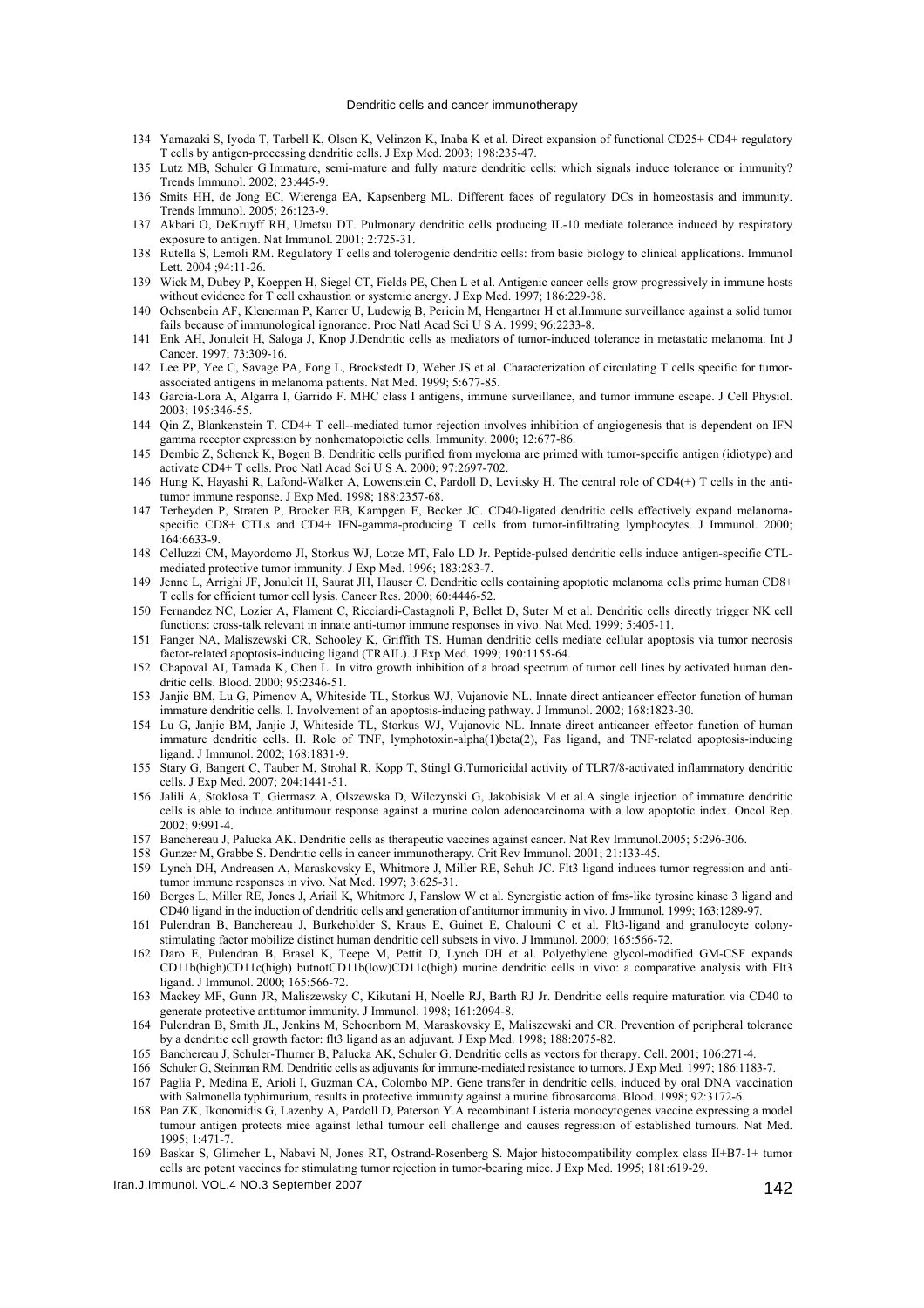#### Jalili A

- 170 Baskar S. Gene-modified tumor cells as cellular vaccine. Cancer Immunol Immunother. 1996; 43:165-73.
- 171 Lasek W, Mackiewicz A, Czajka A, Switaj T, Gol b J, [Wiznerowicz M](http://www.ncbi.nlm.nih.gov/sites/entrez?Db=pubmed&Cmd=Search&Term=%22Wiznerowicz%20M%22%5BAuthor%5D&itool=EntrezSystem2.PEntrez.Pubmed.Pubmed_ResultsPanel.Pubmed_RVAbstractPlus) et al. Antitumor effects of the combination therapy with TNF-alpha gene-modified tumor cells and interleukin 12 in a melanoma model in mice. Cancer Gene Ther. 2000; 7:1581-90.
- 172 Chiodoni C, Paglia P, Stoppacciaro A, Rodolfo M, Parenza M, Colombo MP. Dendritic cells infiltrating tumors cotransduced with granulocyte/macrophage colony-stimulating factor (GM-CSF) and CD40 ligand genes take up and present endogenous tumor-associated antigens, and prime naive mice for a cytotoxic T lymphocyte response. J Exp Med. 1999; 190:125-33.
- 173 Huang AY, Golumbek P, Ahmadzadeh M, Jaffee E, Pardoll D, Levitsky H. Role of bone marrow-derived cells in presenting MHC class I-restricted tumor antigens. Science. 1994; 264:961-5.
- 174 Klein C, Bueler H, Mulligan RC. Comparative analysis of genetically modified dendritic cells and tumor cells as therapeutic cancer vaccines. J Exp Med. 2000; 191:1699-708.
- 175 Mach N, Dranoff G. Cytokine-secreting tumor cell vaccines. Curr Opin Immunol. 2000;12:571-5.
- 176 Moller P, Sun Y, Dorbic T, Alijagic S, Makki A, Jurgovsky K et al. Vaccination with IL-7 gene-modified autologous melanoma cells can enhance the anti-melanoma lytic activity in peripheral blood of patients with a good clinical performance status: a clinical phase I study. Br J Cancer. 1998; 77:1907-16.
- 177 Dhodapkar MV, Steinman RM, Krasovsky J, Munz C, Bhardwaj N. Antigen-specific inhibition of effector T cell function in humans after injection of immature dendritic cells. J Exp Med. 2001; 193:233-8.
- 178 Steinbrink K, Jonuleit H, Muller G, Schuler G, Knop J, Enk AH. Interleukin-10-treated human dendritic cells induce a melanoma-antigen-specific anergy in CD8 (+) T cells resulting in a failure to lyse tumor cells. Blood. 1999; 93:1634-42.
- 179 Gilboa E. DC-based cancer vaccines. J Clin Invest. 2007; 117:1195-203.
- 180 Moser M, Murphy KM. Dendritic cell regulation of TH1-TH2 development. Nat Immunol. 2000; 1:199-205.
- 181 Rissoan MC, Soumelis V, Kadowaki N, Grouard G, Briere F, de Waal Malefyt R et al. Reciprocal control of T helper cell and dendritic cell differentiation. Science. 1999; 283:1183-6.
- 182 Langenkamp A, Messi M, Lanzavecchia A, Sallusto F. Kinetics of dendritic cell activation: impact on priming of TH1, TH2 and nonpolarized T cells. Nat Immunol. 2000; 1:311-6.
- 183 Mukherji B, Chakraborty NG, Yamasaki S, Okino T, Yamase H, Sporn JR et al. Induction of antigen-specific cytolytic T cells in situ in human melanoma by immunization with synthetic peptide-pulsed autologous antigen presenting cells. Proc Natl Acad Sci U S A. 1995; 92:8078-82.
- 184 Thurner B, Haendle I, Roder C, Dieckmann D, Keikavoussi P, Jonuleit H et al. Vaccination with mage-3A1 peptide-pulsed mature, monocyte-derived dendritic cells expands specific cytotoxic T cells and induces regression of some metastases in advanced stage IV melanoma. J Exp Med. 1999; 190:1669-78.
- 185 Schuler-Thurner B, Dieckmann D, Keikavoussi P, Bender A, Maczek C, Jonuleit H et al. Mage-3 and influenza-matrix peptide-specific cytotoxic T cells are inducible in terminal stage HLA-A2.1+ melanoma patients by mature monocyte-derived dendritic cells. J Immunol. 2000; 165:3492-6.
- 186 Nestle FO, Alijagic S, Gilliet M, Sun Y, Grabbe S, Dummer R et al. Vaccination of melanoma patients with peptide- or tumor lysate-pulsed dendritic cells. Nat Med.1998; 4:328-332.
- 187 Hsu FJ, Benike C, Fagnoni F, Liles TM, Czerwinski D, Taidi B et al. Vaccination of patients with B-cell lymphoma using autologous antigen-pulsed dendritic cells. Nat Med. 1996; 2:52-8.
- 188 Boczkowski D, Nair SK, Nam JH, Lyerly HK, Gilboa E. Induction of tumor immunity and cytotoxic T lymphocyte responses using dendritic cells transfected with messenger RNA amplified from tumor cells. Cancer Res. 2000; 60:1028-34.
- 189 Nair SK, Hull S, Coleman D, Gilboa E, Lyerly HK, Morse MA.Induction of carcinoembryonic antigen (CEA)-specific cytotoxic T-lymphocyte responses in vitro using autologous dendritic cells loaded with CEA peptide or CEA RNA in patients with metastatic malignancies expressing CEA. Int J Cancer. 1999; 82:121-4.
- 190 Grunebach F, Muller MR, Brossart P. New developments in dendritic cell-based vaccinations: RNA translated into clinics. Cancer Immunol Immunother. 2005; 54:517-25.
- 191 Song W, Kong HL, Carpenter H, Torii H, Granstein R, Rafii S et al.Dendritic cells genetically modified with an adenovirus vector encoding the cDNA for a model antigen induce protective and therapeutic antitumor immunity. J Exp Med. 1997; 186:1247-56.
- 192 Specht JM, Wang G, Do MT, Lam JS, Royal RE, Reeves ME et al. Dendritic cells retrovirally transduced with a model antigen gene are therapeutically effective against established pulmonary metastases. J Exp Med.1997; 186:1213-21.
- 193 Tuting T, Wilson CC, Martin DM, Kasamon YL, Rowles J, Ma DI et al. Autologous human monocyte-derived dendritic cells genetically modified to express melanoma antigens elicit primary cytotoxic T cell responses in vitro: enhancement by cotransfection of genes encoding the Th1-biasing cytokines IL-12 and IFN-alpha. J Immunol.1998; 160:1139-47.
- 194 Bot A, Stan AC, Inaba K, Steinman R, Bona C.Dendritic cells at a DNA vaccination site express the encoded influenza nucleoprotein and prime MHC class I-restricted cytolytic lymphocytes upon adoptive transfer. Int Immunol. 2000; 12:825-32.
- 195 Albert ML, Sauter B, Bhardwaj N. Dendritic cells acquire antigen from apoptotic cells and induce class I-restricted CTLs. Nature. 1998; 392:86-9.
- 196 Paczesny S, Beranger S, Salzmann JL, Klatzmann D, Colombo BM. Protection of mice against leukemia after vaccination with bone marrow-derived dendritic cells loaded with apoptotic leukemia cells. Cancer Res. 2001; 61:2386-9.
- 197 Jalili A, Makowski M, Switaj T, Nowis D, Wilczynski GM, Wilczek E et al. Effective photoimmunotherapy of murine colon carcinoma induced by the combination of photodynamic therapy and dendritic cells. Clin Cancer Res. 2004; 10:4498-508.
- 198 Saji H, Song W, Furumoto K, Kato H, Engleman EG. Systemic antitumor effect of intratumoral injection of dendritic cells in combination with local photodynamic therapy. Clin Cancer Res. 2006; 12:2568-74.
- 199 Schadendorf D, Ugurel S, Schuler-Thurner B, Nestle FO, Enk A, Brocker EB et al. Dacarbazine (DTIC) versus vaccination with autologous peptide-pulsed dendritic cells (DC) in first-line treatment of patients with metastatic melanoma: a randomized phase III trial of the DC study group of the DeCOG. Ann Oncol.2006; 17:563-70.
- 200 Klammer M, Waterfall M, Samuel K, Turner ML, Roddie PH. Fusion hybrids of dendritic cells and autologous myeloid blasts as a potential cellular vaccine for acute myeloid leukaemia. Br J Haematol.2005; 129:340-9.
- 201 Kohler T, Plettig R, Wetzstein W, Schmitz M, Ritter M, Mohr B et al. Cytokine-driven differentiation of blasts from patients with acute myelogenous and lymphoblastic leukemia into dendritic cells. Stem Cells. 2000; 18:139-47.
- 202 Choudhury BA, Liang JC, Thomas EK, Flores-Romo L, Xie QS, Agusala K et al. Dendritic cells derived in vitro from acute myelogenous leukemia cells stimulate autologous, antileukemic T-cell responses. Blood. 1999; 93:780-6.
- 203 Cignetti A, Bryant E, Allione B, Vitale A, Foa R, Cheever MA. CD34 (+) acute myeloid and lymphoid leukemic blasts can be induced to differentiate into dendritic cells. Blood. 1999; 94:2048-55.